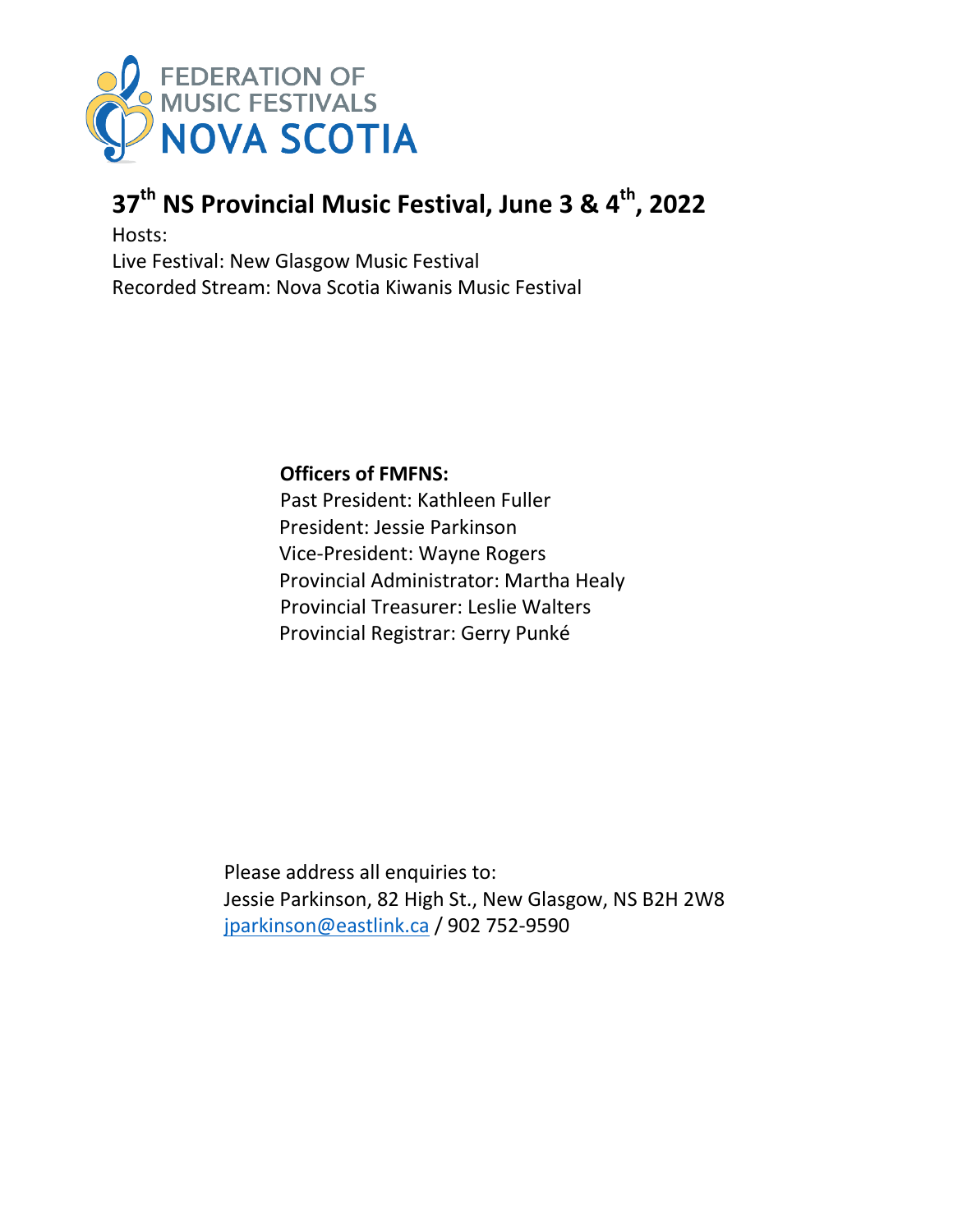## **2022 NOVA SCOTIA PROVINCIAL MUSIC FESTIVAL – OFICIAL**

## **REGULATIONS AND SYLLABUS**

## **Live and Recorded Competition: June 3rd and 4th, 2022**

## **What's New for 2022:**

- 1. Format: In 2022:
	- a. At the provincial Level, for the Provincial Music Festival, there will be a live festival and a recorded stream. The live festival will be hosted by the New Glasgow Music Festival, June 3 & 4, 2022. Should we be forced by circumstances to move back to a virtual festival that decision will be announced by April, 2022.
	- b. The recorded stream will be offered, in its revamped form, for the first time in 2022, and the Nova Scotia Kiwanis Music Festival will be hosting this aspect of the Provincial Music Festival.
	- c. At the National Level, the Non-Competitive Education Stream (Junior Level) and the Developing Artist Stream (Intermediate) are virtual, while the Emerging Artist Stream (Senior/Advanced) may be live or virtual depending on circumstances. For 2022, it is being planned as a live festival.
	- d. At live festivals all pandemic protocols in place at the time will be observed.
- 2. Individual Performances in voice, piano, guitar, woodwinds, brass and chamber will be offered at three levels:
	- a. **Non-Competitive Education Stream**: 18 yrs. and under; Junior level repertoire comparable to RCM/CC levels 4-7. Participants get a performance opportunity, an adjudication, and a Gold, Silver or Bronze Certificate to indicate the standard of performance reached. At the national level, this is a virtual competition.
	- b. **Developing Artist Stream**: 18 yrs. and under; Intermediate level repertoire comparable to RCM/CC levels 8-10. Participants get a live performance opportunity, an adjudication and a workshop, and the top performer(s) (max. of two per discipline) get recommended to national level competition, which is virtual.

At the local level, adjudicators may recommend one person per discipline to the provincial competitions.

c. **Emerging Artist Stream**: 30 yrs. and under; Senior/Advanced Repertoire. Participants get a live performance opportunity, an adjudication, a workshop, and one top performer may get recommended to national competition which will be live or virtual.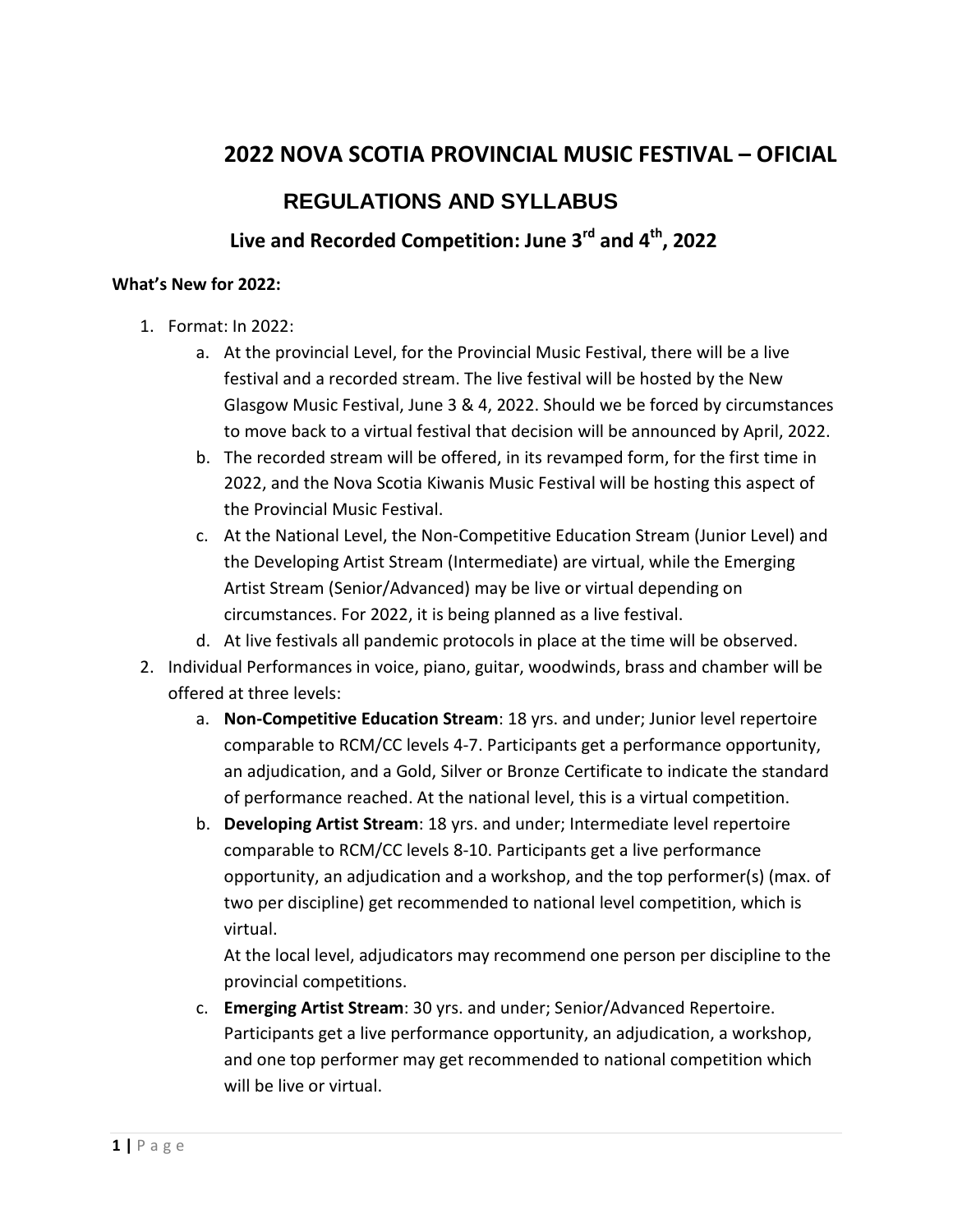At the local level, adjudicators may recommend one person per discipline to the provincial competition.

Note: Musical Theatre in Nova Scotia will be offered at a Junior and Senior level, neither of which will proceed to National competitions. There will a National Class for those wishing to compete as an Emerging Artist at the National competitions.

- d. **Alternates**: Begun last year, this carries on again this year. Adjudicators may recommend alternates in any class if the standard of performance is met. If a registered competitor is unable to participate, the named alternate can replace the competitor. Registration fees (with an administrative deduction) will be returned to the original person and a new registration fee must be paid for the alternate.)
- e. **Class Requirements**: The FCMF has changed their class requirements and the time limits set, at each level. There is now more freedom in repertoire choice with the expectation that a well-rounded recital will be presented. This syllabus and the one published by the Federation of Canadian Music Festivals should be checked very carefully for details as they relate to each level of competition and discipline.
- f. **Brief Introductory Remarks**: Competitors are now allowed to make brief introductory remarks for some or all of their pieces. These comments are included in their overall performance time. Such comments are not considered by the adjudicator in making his/her decisions re the music performed.

## 3. Recorded Stream:

- a. **Choral Classes**: The FCMF is offering a revised selection of choral classes, including the addition of a Glee Club.
- b. **Bands and Orchestras**: The FCMF is now offering a recorded competition with classes for school and community bands and orchestras.
- c. **Composition Classes:** The FCMF's new Non-Competitive Composition Stream will be fully implemented in 2022 with classes for Junior, Intermediate, and Advanced composers.
- d. Local festivals may recommend one choir, band, orchestra or composer per class to the provincial competitions which are all by recording. The provincial adjudicator may also recommend the best in each class go onto to competition at the national level. Participants receive an adjudication and a certificate indicating the standard of performance reached.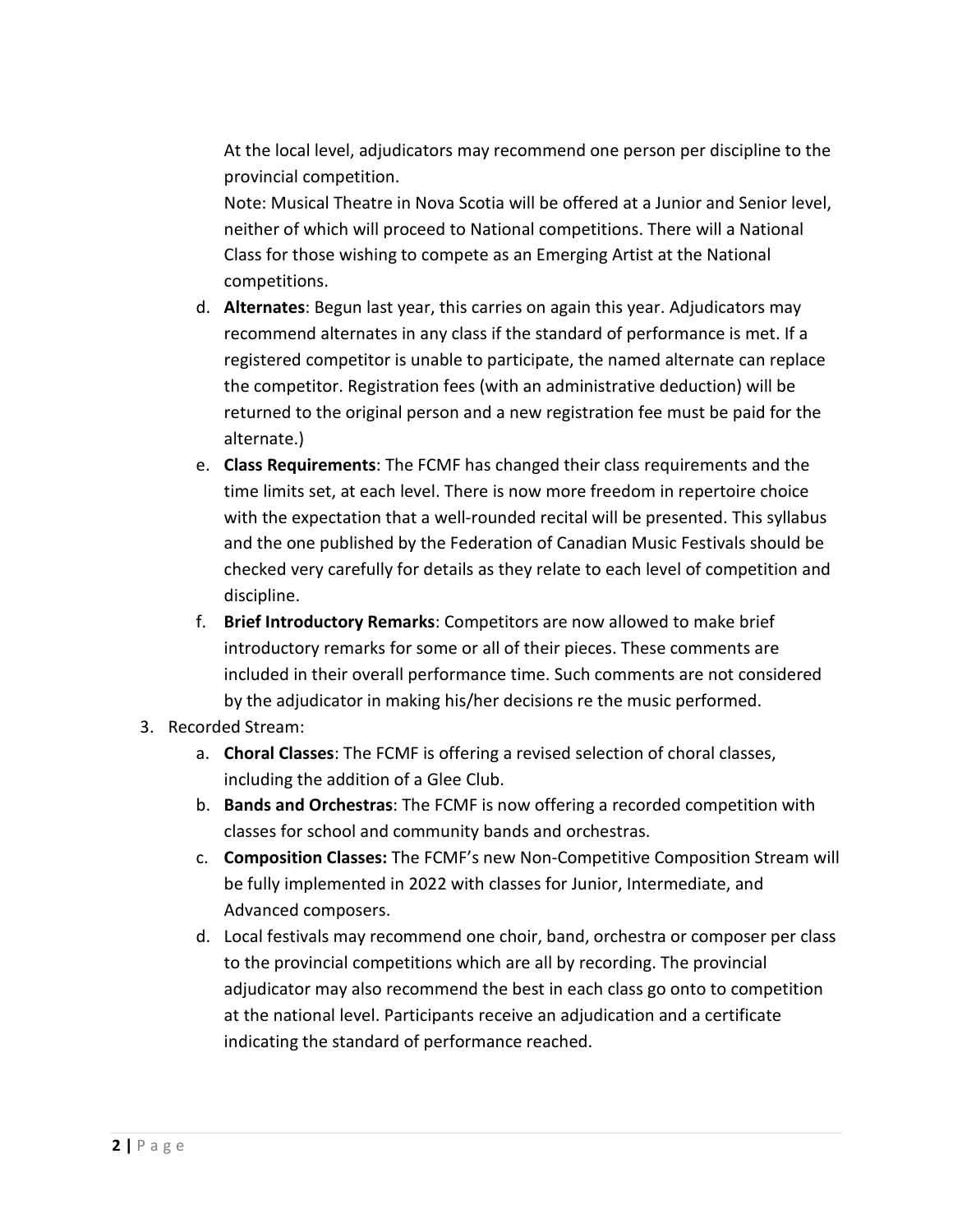Please note: Each provincial association may send two (2) extra choir and bands/orchestral entries to the FCMF National Music Festival upon recommendation of the adjudicator. The extra recorded submissions are across the class, not per class. Each province is permitted no more than one extra submission per class.

- 4. Other:
	- a. Previous FCMF National Music Festival First-Place Winners, except the Grand Award Winner, are eligible to compete in the FCMF National Music Festival in subsequent years.
	- b. There are also other FCMF changes that affected things like prize money, affiliation fees and entry/registration fees which can be checked on the FCMF website.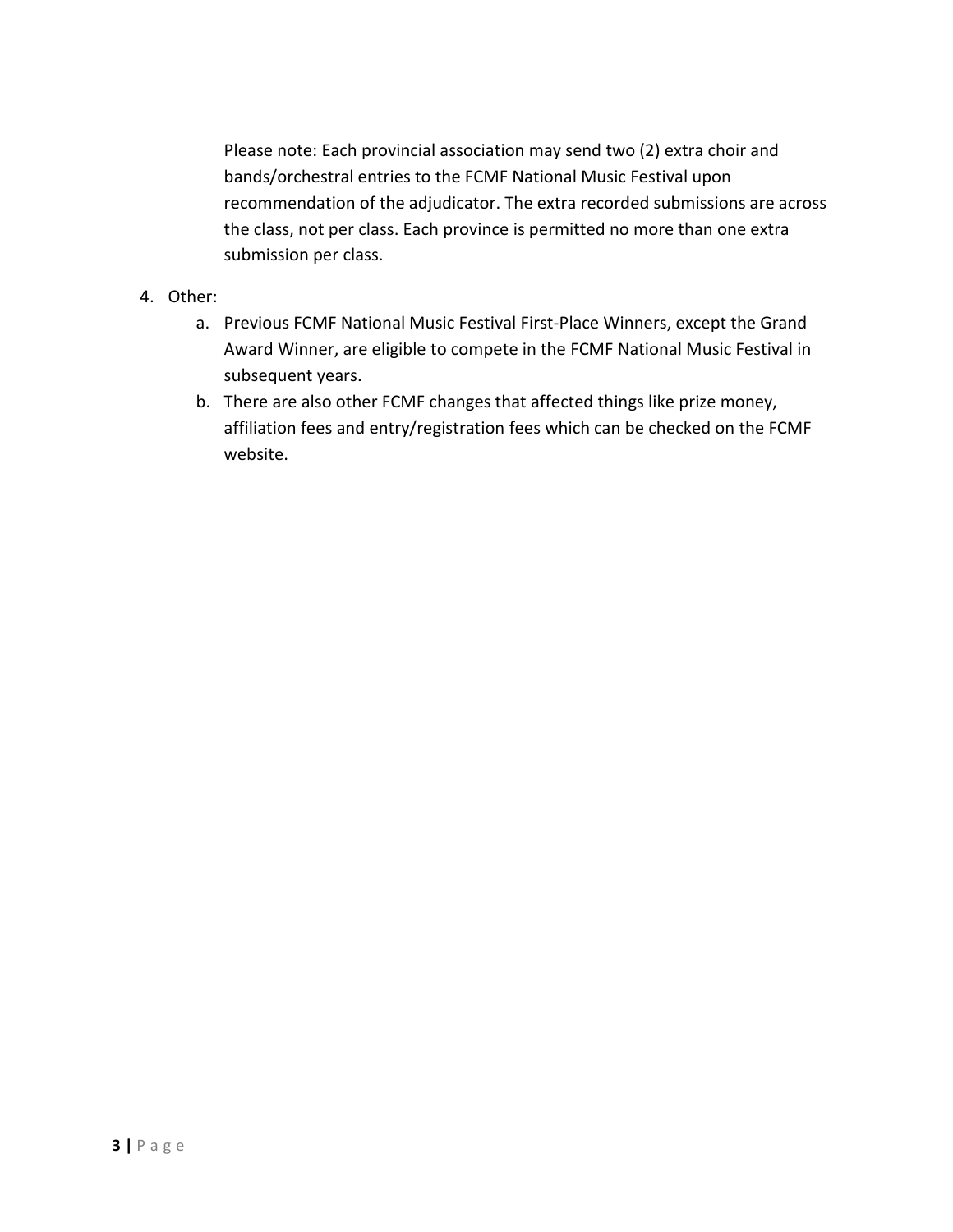## **IMPORTANT INFORMATION FOR COMPETITORS AND TEACHERS**

- 1. **Expectations of Competitors Participants [competitors, accompanists, and teachers] at a Provincial Music Festival**: Please note: This information is provided to assist all participants in having a positive experience at the Provincial Music Festival Finals.
	- a. You are the guests of the host music festival and the Federation of Music Festivals of Nova Scotia.
	- b. After arriving at the Festival, contestants are expected to remain for the duration of the Festival and take part in all functions: e.g. performance workshops, classes, adjudications and attend the Grand Awards concert.
	- c. Performance adjudications will be given following the conclusion of each Provincial class. Workshops will be scheduled on either of the two festival days. Contestants are expected to attend these workshops and be prepared to perform.
	- d. Contestants are expected to attend the Grand Awards concert where winners at both the Junior and Senior Level will perform, and at which time awards will be presented and Nova Scotia's team to National competitions will be announced.
	- e. It is expected that all Competitors will:
		- Respect the pianos [performance and warm-up rooms] by not moving them or placing anything other than music on them, without specific authorization.
		- Respect the venues by proper disposal of garbage and recycled items, and observance of posted signs.
		- Respect other Competitors by observing the guidelines given for practice rooms, rehearsal times and not leaving personal belongings at departure.
		- Dress appropriately in suitable semi-formal concert attire for competitions and workshops; and, more formal concert attire if performing in the Grand Awards Concert. Costumes are appropriate wear for Musical Theatre classes.
		- Behaving appropriately and respectfully during performances or adjudication workshops. Alcoholic beverages and other illegal substances are not allowed on the Festival site. Any infringement of this rule will lead to disqualification.
		- Competitors are required to number the first bar of every line in their music scores.
		- Competitors are expected to be available at least 10 minutes before the beginning of their class.
		- Competitors are prohibited from being in contact with adjudicators until competitions are completed.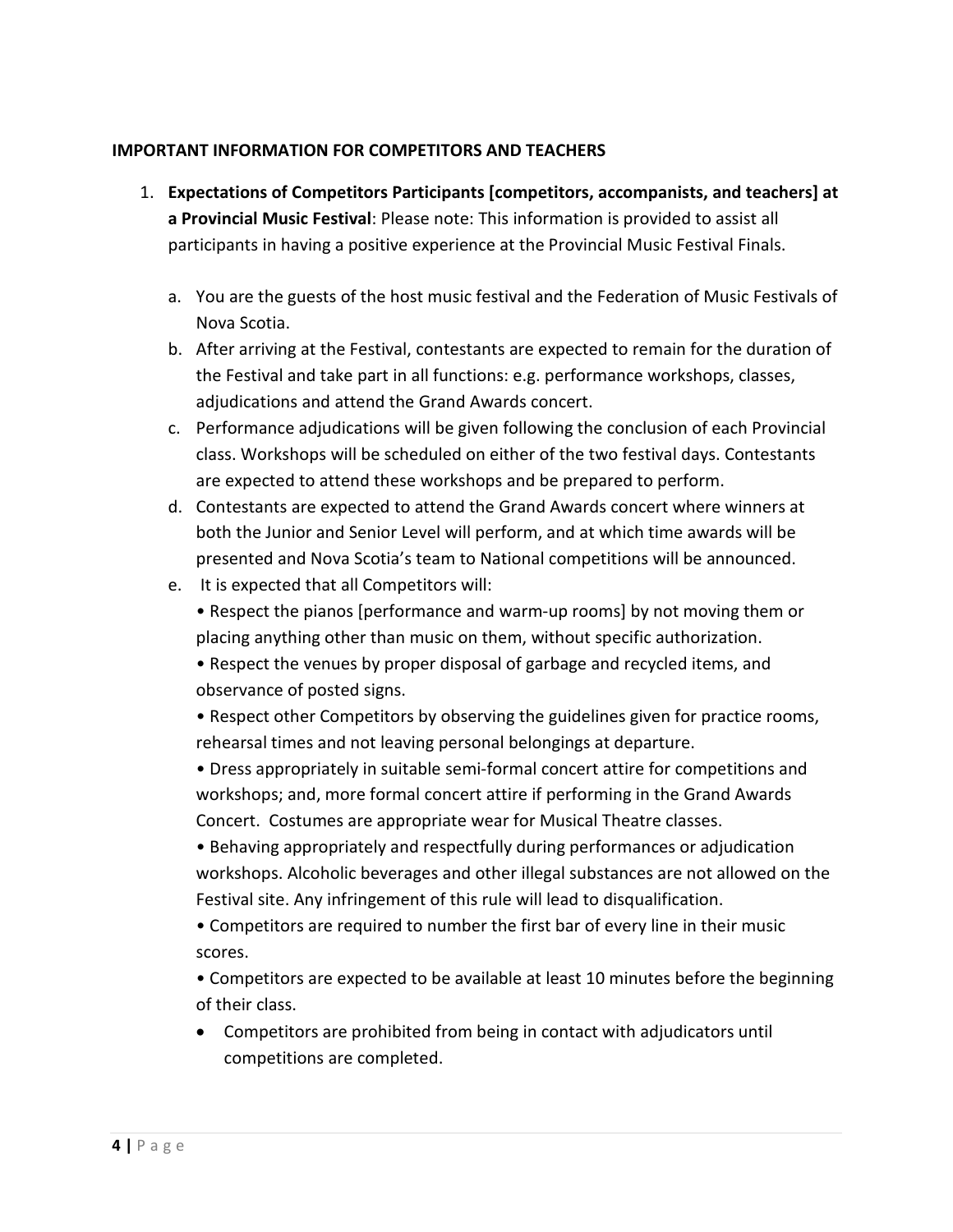- f. The Federation of Music Festivals of Nova Scotia is not responsible for lost or damaged musical instruments.
- 2. Official rehearsals will be offered in all disciplines if and where time and facilities permit.
- 3. Photography & Videography are permitted from a designated seating area of a performance venue. Flash photography is not permitted. Audience members may only photograph or video performances with the competitor's permission. Adjudicator's comments and workshop may not be recorded.
- 4. **ELIGIBILITY:** Local festivals may determine who represents them at the Provincial Music Festival Finals in one of two ways:
	- a. The Local Festival can add provincial classes to their syllabus and students enter those classes if they are interested in being eligible for the Provincial Music Festival Finals. The local adjudicator would determine which student(s) should represent the festival in each class.
	- b. The local festival adjudicator could choose a student or students from the appropriate grade and/or age levels for each class, making sure they have appropriate repertoire to meet the requirements of the class they are being recommended for.
	- c. A minimum mark of 85 is required at the local festival to be recommended to the Nova Scotia Provincial Music Festival Finals.
	- d. To be eligible to advance to the FCMF National Music Festival from the Nova Scotia Provincial Music Festival Finals, the Competitors(s) must reside in Nova Scotia or study in Nova Scotia.
	- e. A local festival may send ONE competitor in each of the Provincial Music Festival Finals classes. Local festivals are encouraged to have the adjudicator for each eligible discipline name at least one alternate competitor, and complete the necessary paperwork, in case the first choice competitor is unable to attend, for any reason.
	- f. In disciplines with age requirements, the competitor's age will be determined as of December 31 prior to the Provincial Festival. Local festivals must offer proof of age, if requested.
	- g. Participation is limited to non-professional musicians. A non-professional musician is defined as a person whose principal means of livelihood is not obtained from the performance of music in the particular category in which he or she is competing. This stipulation does not, however, preclude such a person having occasionally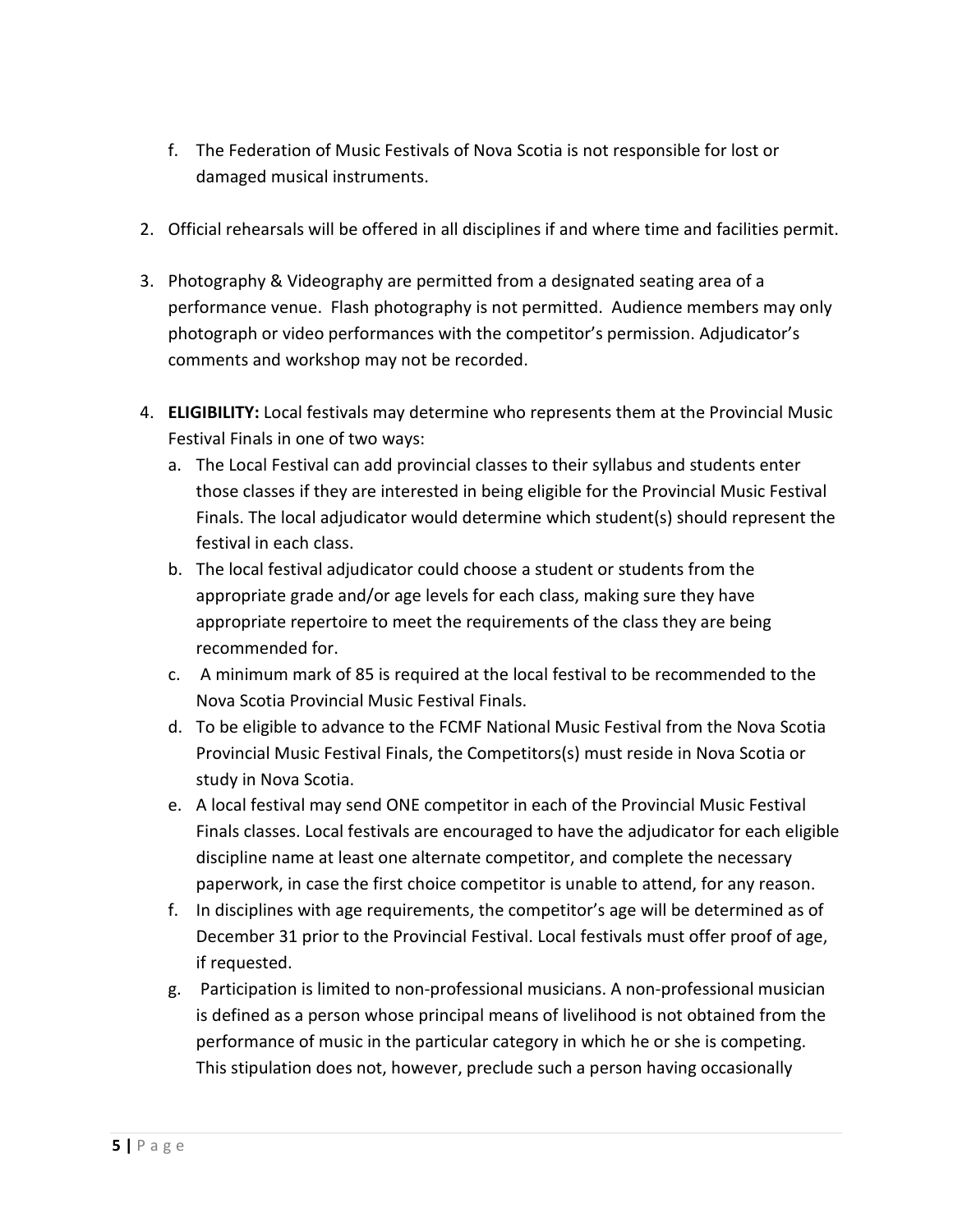received remuneration for musical services rendered, even in the area in which he or she is competing.

- h. Competitors may only be recommended to the Provincial Music Festival Finals from ONE local festival per discipline. Each competitor must accept, or decline, a recommendation from a local festival within 48 hours.
- i. Competitors are eligible to play within the same discipline on different instruments and/or different levels.
- j. An entry fee is non-refundable unless the entry is declined by the FMFNS. Once an entry has been accepted, no changes to repertoire will be allowed.
- k. Alternates: Adjudicators may recommend alternates in any class if the standard of performance is met. If a registered competitor is unable to participate, the named alternate can replace the competitor. As much notice as possible should be given to the alternate and host festival organizers. The alternate will be required to pay the entry fee in full prior to participation.
- l. For Chamber groups, if a recommended competitor from the Local Festival level is unable to participate at the Provincial level, they can be replaced by an alternate. There is a maximum of one substitution permitted for each Chamber group.
- 5. **REPERTOIRE** : The minimum repertoire requirements to be performed at the Provincial Music Festival Finals, as outlined in the Provincial Syllabus, must have been heard by the recommending adjudicator at the Local Festival. This may be in a specifically designated Provincial Class or through a combination of performances in classes at the Local Festival.
	- a. Competitors may add additional movements of their multi-movement works, and/or additional selections within the maximum time.
	- b. A Concerto or Concerted Work is defined as any composition written for solo instrument with orchestral accompaniment.
	- c. Sonatinas, Sonatas and Concertos can be from any musical time-period if they have been graded, as per syllabus requirements. A one movement Sonatina or Sonata meets the requirements for the Junior level (Developing Artist Steam).
	- d. A **selection** is a composition or song cycle that is meant to be one body of work as indicated by the composer. Competitors may choose to perform partial or complete works based on syllabus requirements and time restrictions. A second selection cannot be another movement or song from the same work.
	- e. In disciplines with graded repertoire requirements, the level of difficulty of their repertoire will usually be that of the Royal Conservatory of Music [RCM]. Complete and accurate information on registration forms allows for checking the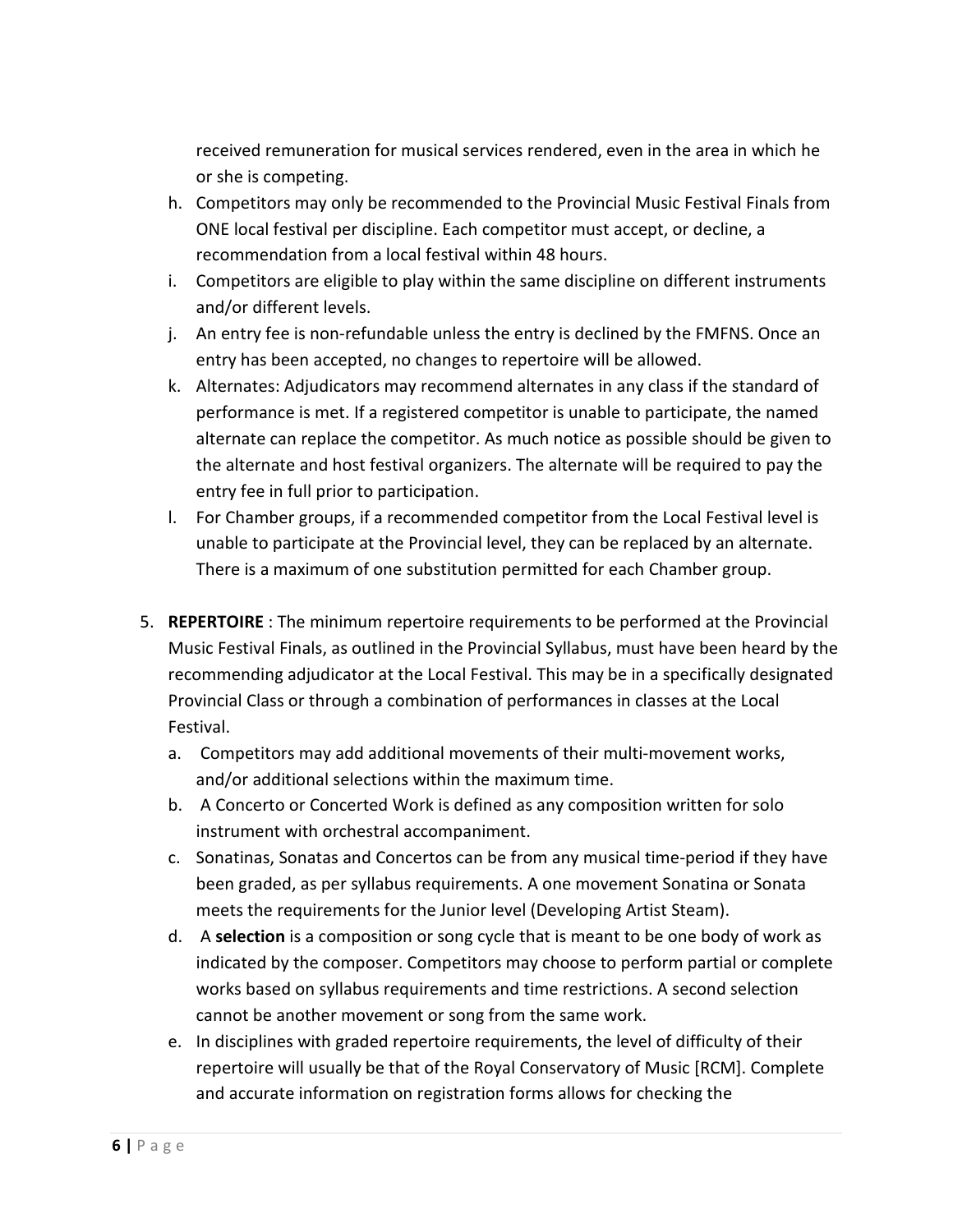appropriateness of repertoire, and the resolving of any problems before competitions proceed.

## 6. **RECORDING REGULATIONS –** *If the festival is held as a virtual competition*

- 1. Professional recordings are not required for the competition, but good audio and visual quality is very important. The quality on most cell phones is adequate.
- 2. Video recording can be done in home or studio or other location
	- Must include a clear picture of the student performing showing face or facial profile, hands (in the case of pianist and instrumentalist), and instrument
	- Camera angle must remain consistent throughout the performance
	- Editing or splicing in any form is strictly prohibited
	- After checking for balance, video picture, etc., the submitted recording must be one take
	- The complete performance of all pieces should be performed consecutively on one video without stopping the camera during breaks. Please be aware of time limits.
- 3. Video file is uploaded to a private YouTube channel as an 'unlisted' video. These videos can only be viewed by someone with the link.
- 4. A PDF file of the score for each selection performed is to be named with the same naming convention

*Discipline\_Level\_LocalFestival\_ClassNumber\_CompetitorName\_Selection\_Composer* and uploaded to a cloud format [DropBox, Google Drive, iCloud etc.].

Example:Piano Junior QueensCounty 202 JaneSmith PreludeNo.6 JohannSebastian Bach

- The PDF must include the cover and/or title page of the book and all pages of music performed in the competition
- The first bar of each line must be numbered
- If the selection score is a digital download, the receipt for digital purchase or proof of Public Domain must be included in the PDF file
- 5. Recorded entries must be submitted on-line on or before the **deadline** announced on the FMFNS website of ?:
	- The recording for the complete performance named as outlined in #3 above
	- A clear, scanned copy of each score with the first bar in each line numbered, and named as outlined in #4 above
	- A headshot photo of the competitor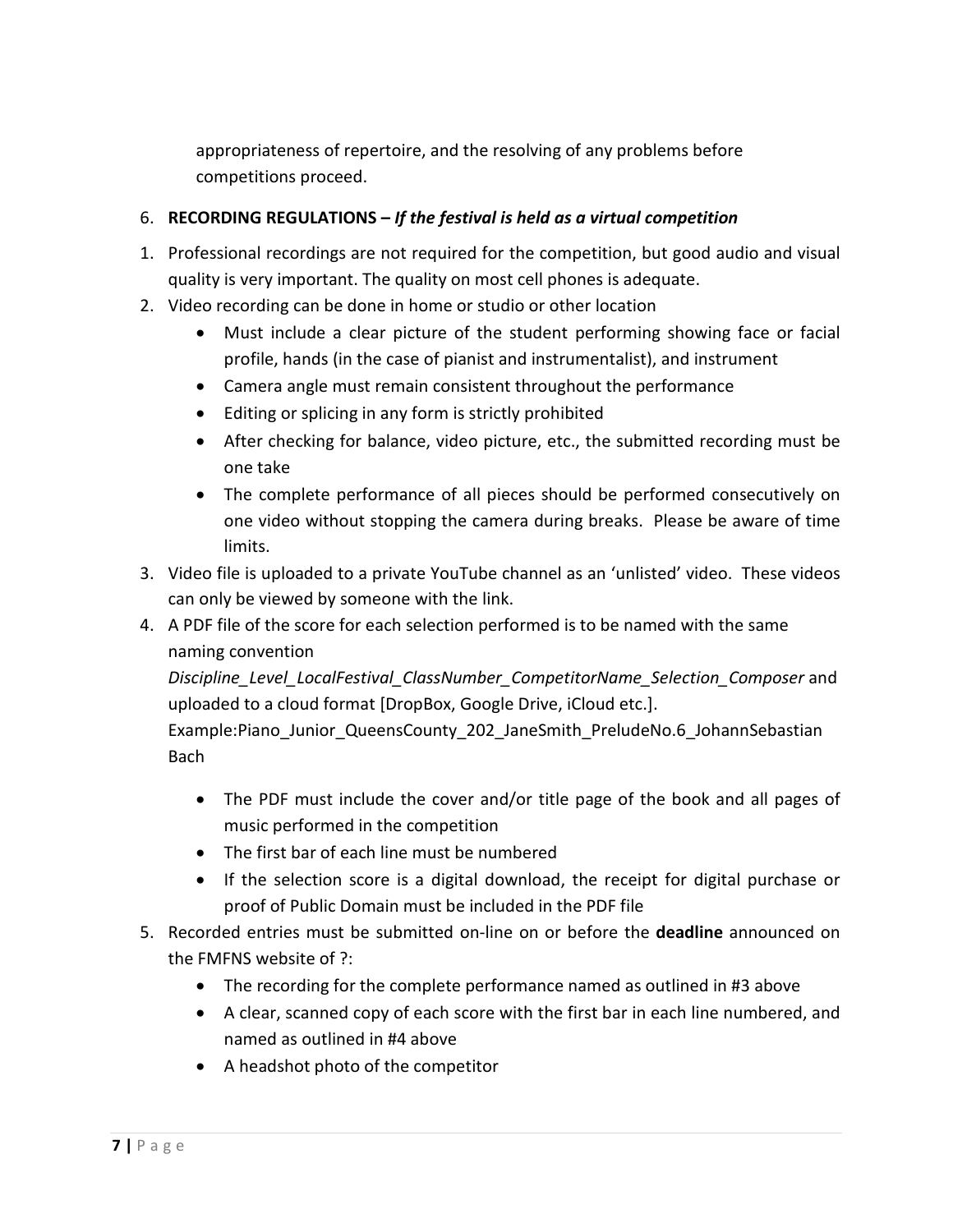## 7. **PERFORMANCE AND MASTERCLASS WORKSHOPS**

All copyrights must be observed.

- Junior & Intermediate competitors must provide original scores of music for the adjudicator.
- Advanced competitors must present an original score containing both solo and accompaniment.
- Chamber Ensembles must submit a full score.
- Legally downloaded music is permissible, but it shall be printed double sided and placed in a binder (not in sheet protectors) for the Adjudicator.
- Please indicate the source of the download by including payment receipt or proof of Public Domain.

Competitors playing with a score [Woodwind, Brass, Percussion, and Chamber classes] must perform from original scores.

## Failure to do so automatically disqualifies the competitor.

In Junior and Intermediate classes, transposition is permitted, unless otherwise noted, but the performance key must be indicated on the submitted score. In Advanced classes, the submitted score must be in the performance key.

The accompanist must have an original score on the piano. Accompanists are permitted to use digital scores on tablet computers such as iPads, provided they can clearly show upon registration that copyright laws have been observed. These scores are separate from the originals which must also be presented to the adjudicators.

Memorization of pieces is required in all levels of competition in all classes except [Woodwinds, Brass, Percussion, and Chamber Ensembles]. Failure to play from memory in required classes will result in disqualification.

Time limits for classes listed in the syllabus must be adhered to. Timing shall be from first note to last note, including pauses between pieces and costume changes. Performances exceeding the time limit will be disqualified. Over-time performances will not be interrupted, and official timekeepers will provide no warnings or signals.

Competitors disqualified from the competition for any reason including, but not limited to playing with music, use of photocopied music or being over time will:

- 1. Be disqualified from award placement, even if the lone competitor in a class.
- 2. Be disqualified from receipt of award monies.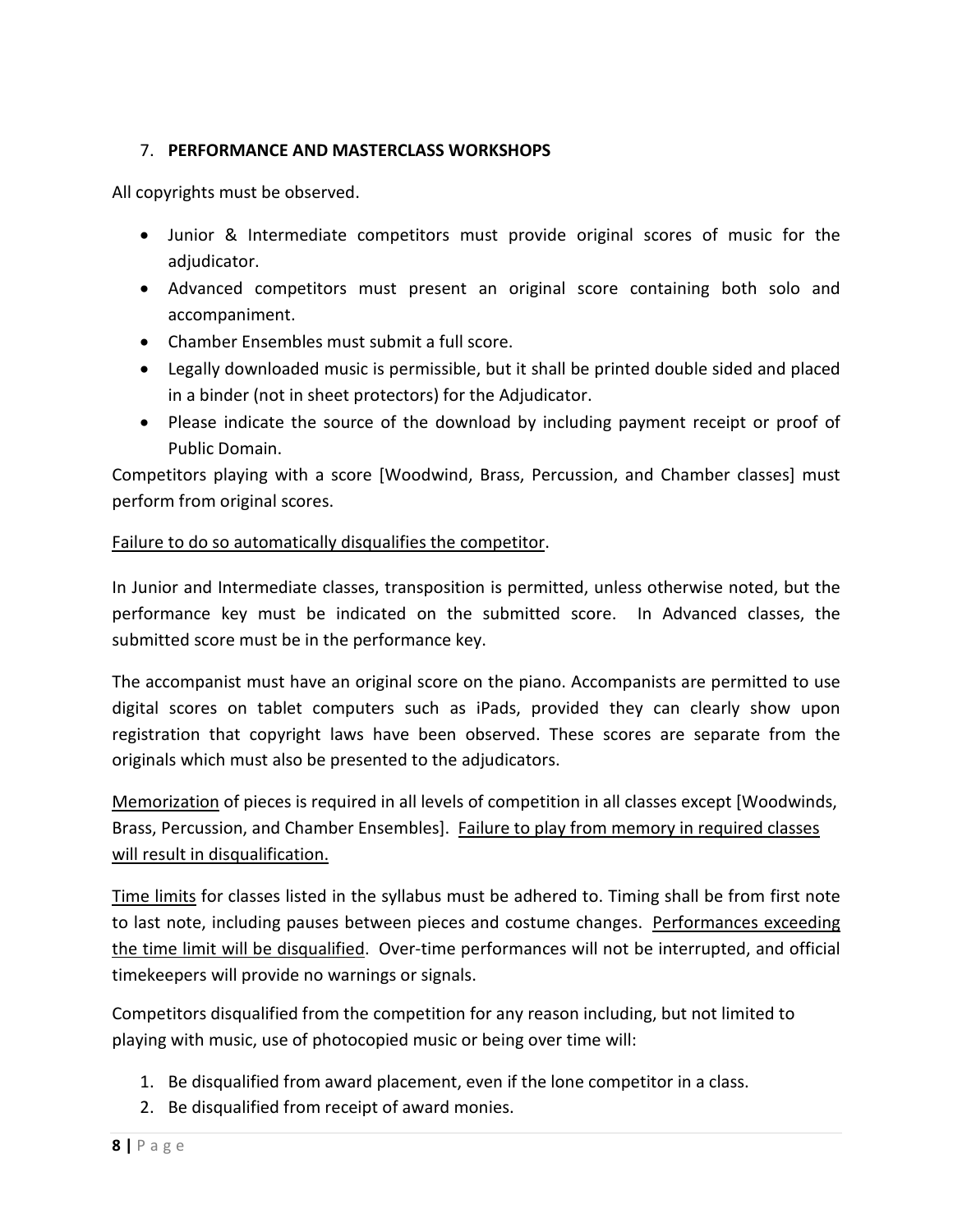- 3. Be disqualified from advancing to the FCMF National Music Festival in the current year.
- 4. Receive their adjudication comments and Participation Certificate.
- 5. Be required to attend the adjudication workshop and announcement session.

All competitors must attend their adjudication workshops and announcement sessions. Failure to do so will automatically disqualify the competitor from:

- 1. Receiving a written adjudication
- 2. Receiving an award placement
- 3. Receiving award monies
- 4. Proceeding to the current FCMF National Music Festival
- 5. Future participation in the Provincial competition for a period of one year in the discipline in which they were disqualified. Participation in other disciplines will be permitted.

## **FCMF NATIONAL MUSIC FESTIVAL**

*Competitors entering classes eligible for advancement to the FCMF National Music Festival are STRONGLY encouraged to read the FCMF National Music Festival Syllabus to guide their selection of repertoire at the Local and Provincial Music Festivals. There have been significant changes!<https://www.fcmf.org/syllabus/>*

**\*Class Names:** In the following charts:

- **Junior** is the same as **Non-Competitive Education Stream** at the Nationals
- **Intermediate** is the same **Developing Artist Stream** at the Nationals
- **Senior/Advanced** is the same as **Emerging Artist Stream** at the Nationals

## **\*Repertoire/Selections:**

*Competitors are urged to double check 5. Repertoire, earlier in this Syllabus, in order to be certain about what some of the terms in the following charts are intended to mea*8**.**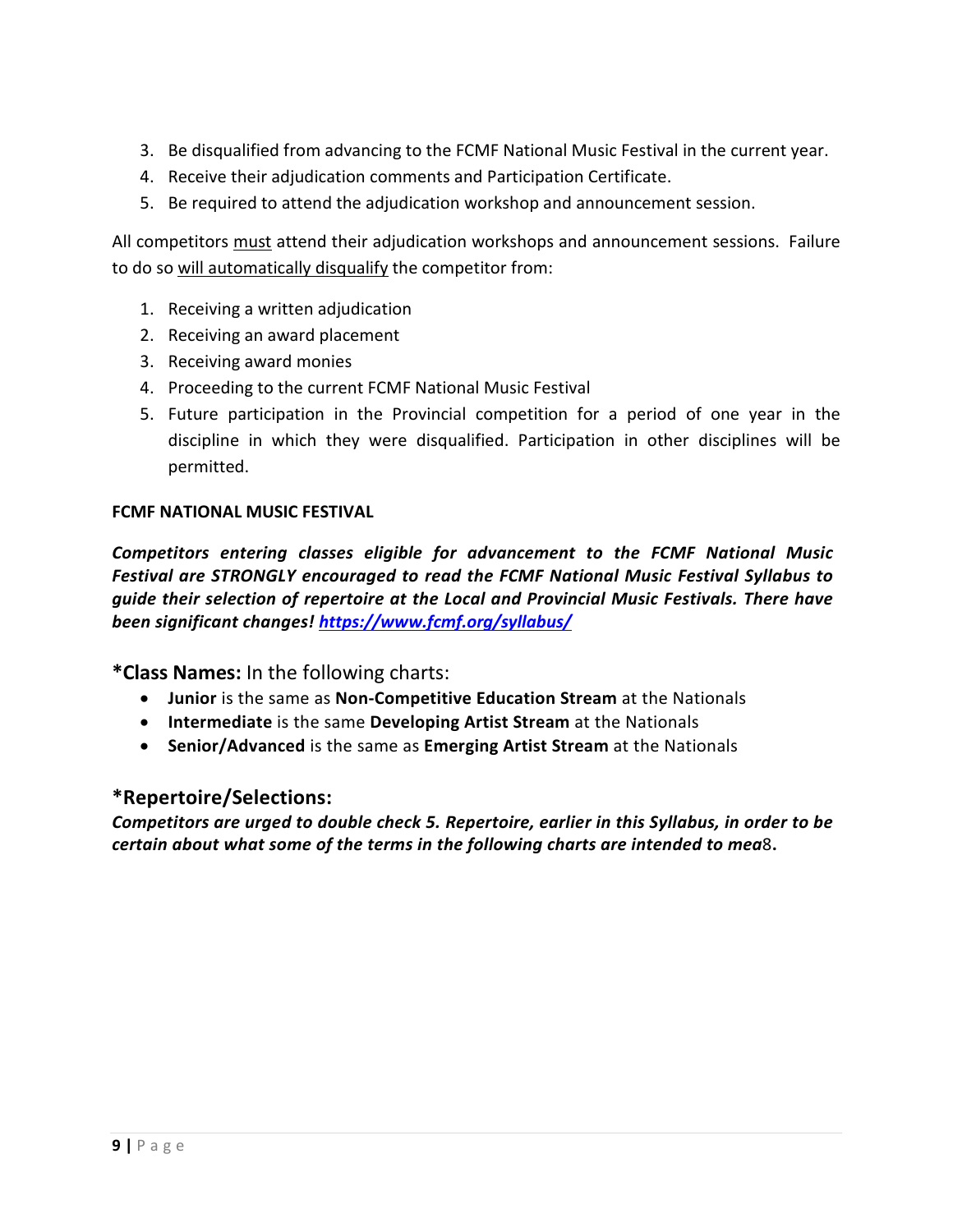### **CLASS 1100 - VOCAL SOLO**

- Repertoire in the Vocal discipline may **not** include selections from the Musical Theatre repertoire
- Voice type must be stated on the entry form
- Performance time is first note or word to last note or word, including breaks
- Selections\* recommended from the Local Festival **must** be performed
- The inclusion of Canadian and Indigenous compositions is encouraged
- Memorization is compulsory

| *Class                                                                       | #1101 - Junior                                                                                                                                                                                                   | #1102 - Intermediate                                                                                                                                                                                                                                                                              | #1103 - Senior/Advanced                                                                                                                                                                                                                                                                                                                                                                                                                                                                                                               |
|------------------------------------------------------------------------------|------------------------------------------------------------------------------------------------------------------------------------------------------------------------------------------------------------------|---------------------------------------------------------------------------------------------------------------------------------------------------------------------------------------------------------------------------------------------------------------------------------------------------|---------------------------------------------------------------------------------------------------------------------------------------------------------------------------------------------------------------------------------------------------------------------------------------------------------------------------------------------------------------------------------------------------------------------------------------------------------------------------------------------------------------------------------------|
| Age                                                                          | 18 years of age and under                                                                                                                                                                                        | 18 years of age and under                                                                                                                                                                                                                                                                         | 30 years of age and under                                                                                                                                                                                                                                                                                                                                                                                                                                                                                                             |
| <b>Repertoire Level</b><br><b>Performance Time</b><br>[First note or word to | Junior concert level<br>comparable to RCM/CC<br>level 4-7<br>10 minutes maximum                                                                                                                                  | Intermediate concert<br>level comparable to<br>RCM/CC levels 8-10<br>20 minutes maximum                                                                                                                                                                                                           | Advanced concert<br>30 minutes maximum                                                                                                                                                                                                                                                                                                                                                                                                                                                                                                |
| last note or word,<br>including breaks]                                      |                                                                                                                                                                                                                  |                                                                                                                                                                                                                                                                                                   |                                                                                                                                                                                                                                                                                                                                                                                                                                                                                                                                       |
| <b>Required Repertoire</b><br>at Provincial Festival                         | At least two selections* at<br>required level, including<br>the selections<br>recommended from the<br>Local Festival, or<br>participation in a<br>Provincial/National Class                                      | At least two selections*<br>at required level,<br>including the selections<br>recommended from the<br>Local Festival, or<br>participation in a<br><b>Provincial/National Class</b>                                                                                                                | • At least three advanced<br>selections*, including the<br>selections recommended from<br>the Local Festival, or<br>participation in a<br>Provincial/National Class<br>Two or more languages                                                                                                                                                                                                                                                                                                                                          |
| <b>Entry Fee</b>                                                             | tba                                                                                                                                                                                                              | tba                                                                                                                                                                                                                                                                                               | tba                                                                                                                                                                                                                                                                                                                                                                                                                                                                                                                                   |
| <b>Required Repertoire</b><br>at Local Festival                              | At least two junior<br>selections*, or<br>participation in a<br><b>Provincial/National Class</b>                                                                                                                 | At least two<br>intermediate selections*,<br>or participation in a<br><b>Provincial/National Class</b>                                                                                                                                                                                            | At least two advanced selections*,<br>or participation in a<br><b>Provincial/National Class</b>                                                                                                                                                                                                                                                                                                                                                                                                                                       |
| <b>Information for the</b><br><b>National Festival</b>                       | • 2 selections<br>• 15 minutes maximum<br>• More than one language<br>is permissible<br><b>Note: Junior and</b><br>Intermediate classes at<br>the FCMF National Music<br>Festival are a recorded<br>competition. | • At least three<br>contrasting selections<br>• 30 minutes maximum<br>• Two or more languages<br>• A*multi-movement or<br>song cycle is permitted<br>but not required<br><b>Note: Junior and</b><br>Intermediate classes at<br>the FCMF National<br>Music Festival are a<br>recorded competition. | • At least five selections<br>• 45 minutes maximum<br>• Three or more languages<br>• A*multi-movement/song cycle is<br>required as one of the five<br>selections. At least four<br>movements of the selection or<br>the complete song cycle if less<br>than four movements. If the work<br>is performed at the Provincial<br>Festival, additional movements<br>may be added.<br>• Selections* recommended from<br>the Local and Provincial Festivals<br>must be performed.<br>• Additional selections* may be<br>added to the program |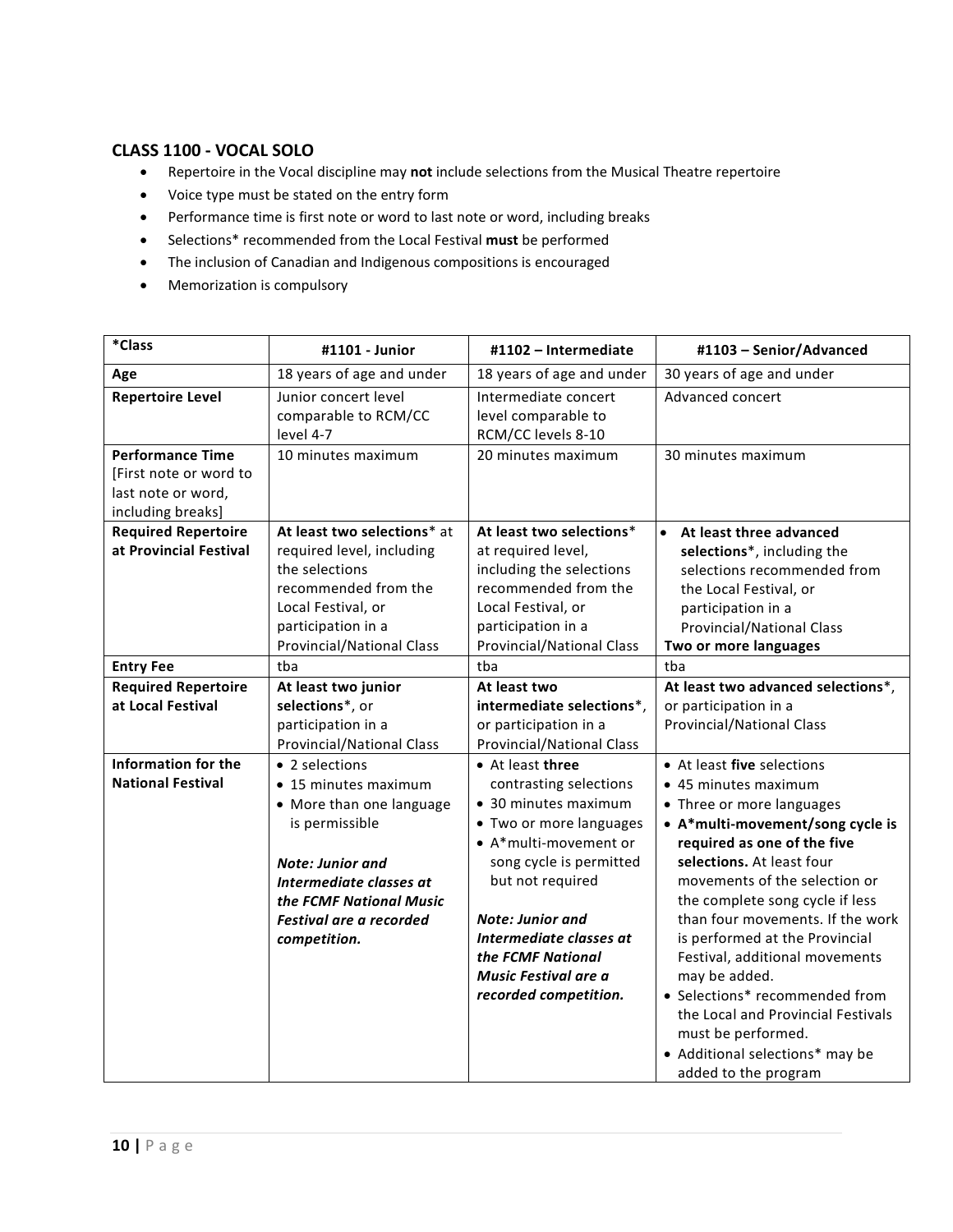*\* A selection is defined as "a single movement composition or one or more movements of a multi-movement composition." For the multi-movement/song cycle art song requirement, a group of songs by the same composer or from an existing song cycle by a composer is acceptable.*

#### **CLASS 1200 - PIANO SOLO**

- Selections\* recommended from the Local Festival **must** be performed
- Performance time is first note or word to last note or word, including breaks
- The inclusion of Canadian and Indigenous compositions is encouraged
- Memorization is required

| *Class                                                                                       | #1201 - Junior                                                                                                                                                                                                                                 | #1202 - Intermediate                                                                                                                                                                                                                                              | #1203 - Senior/Advanced                                                                                                                                                        |
|----------------------------------------------------------------------------------------------|------------------------------------------------------------------------------------------------------------------------------------------------------------------------------------------------------------------------------------------------|-------------------------------------------------------------------------------------------------------------------------------------------------------------------------------------------------------------------------------------------------------------------|--------------------------------------------------------------------------------------------------------------------------------------------------------------------------------|
| Age                                                                                          | 18 years of age and under                                                                                                                                                                                                                      | 18 years of age and under                                                                                                                                                                                                                                         | 30 years of age and under                                                                                                                                                      |
| <b>Repertoire Level</b>                                                                      | Junior concert level<br>comparable to RCM/CC levels<br>4-7                                                                                                                                                                                     | Intermediate concert<br>repertoire comparable to<br>RCM/CC levels 8-10                                                                                                                                                                                            | Advanced concert                                                                                                                                                               |
| <b>Performance Time</b><br>[First note or word to<br>last note or word,<br>including breaks] | 10 minutes maximum                                                                                                                                                                                                                             | 20 minutes maximum                                                                                                                                                                                                                                                | 40 minutes maximum                                                                                                                                                             |
| <b>Required Repertoire at</b>                                                                | At least two selections* at                                                                                                                                                                                                                    | At least two selections* at                                                                                                                                                                                                                                       | At least two advanced                                                                                                                                                          |
| <b>Provincial Festival</b>                                                                   | required level, including the<br>selections recommended<br>from the Local Festival, or<br>participation in a<br><b>Provincial/National Class</b>                                                                                               | required level, including the<br>selections recommended from<br>the Local Festival, or<br>participation in a<br>Provincial/National Class                                                                                                                         | selections*, including the<br>selections recommended<br>from the Local Festival, or<br>participation in a<br>Provincial/National Class                                         |
| <b>Entry Fee</b>                                                                             | tba                                                                                                                                                                                                                                            | tba                                                                                                                                                                                                                                                               | tba                                                                                                                                                                            |
| <b>Required Repertoire at</b>                                                                | At least two junior                                                                                                                                                                                                                            | At least two intermediate                                                                                                                                                                                                                                         | At least two advanced                                                                                                                                                          |
| <b>Local Festival</b>                                                                        | selections*, or participation<br>in a Provincial/National Class                                                                                                                                                                                | selections*, or participation in<br>a Provincial/National Class                                                                                                                                                                                                   | selections*, or participation<br>in a Provincial/National Class                                                                                                                |
| <b>Information for the</b><br><b>National Festival</b>                                       | 15 minutes maximum<br>Two contrasting selections*<br>A*multi-movement work is<br>permitted but not required<br><b>Note: Junior and</b><br>Intermediate classes at the<br><b>FCMF National Music</b><br>Festival are a recorded<br>competition. | 45 minutes maximum<br>At least two contrasting<br>selections*<br>A*multi-movement work is<br>permitted but not required<br><b>Note: Junior and</b><br>Intermediate classes at the<br><b>FCMF National Music</b><br><b>Festival are a recorded</b><br>competition. | 60 minutes maximum<br>At least two advanced<br>selections reflecting a variety<br>of styles and periods and<br>including one or more<br>movements of a multi-<br>movement work |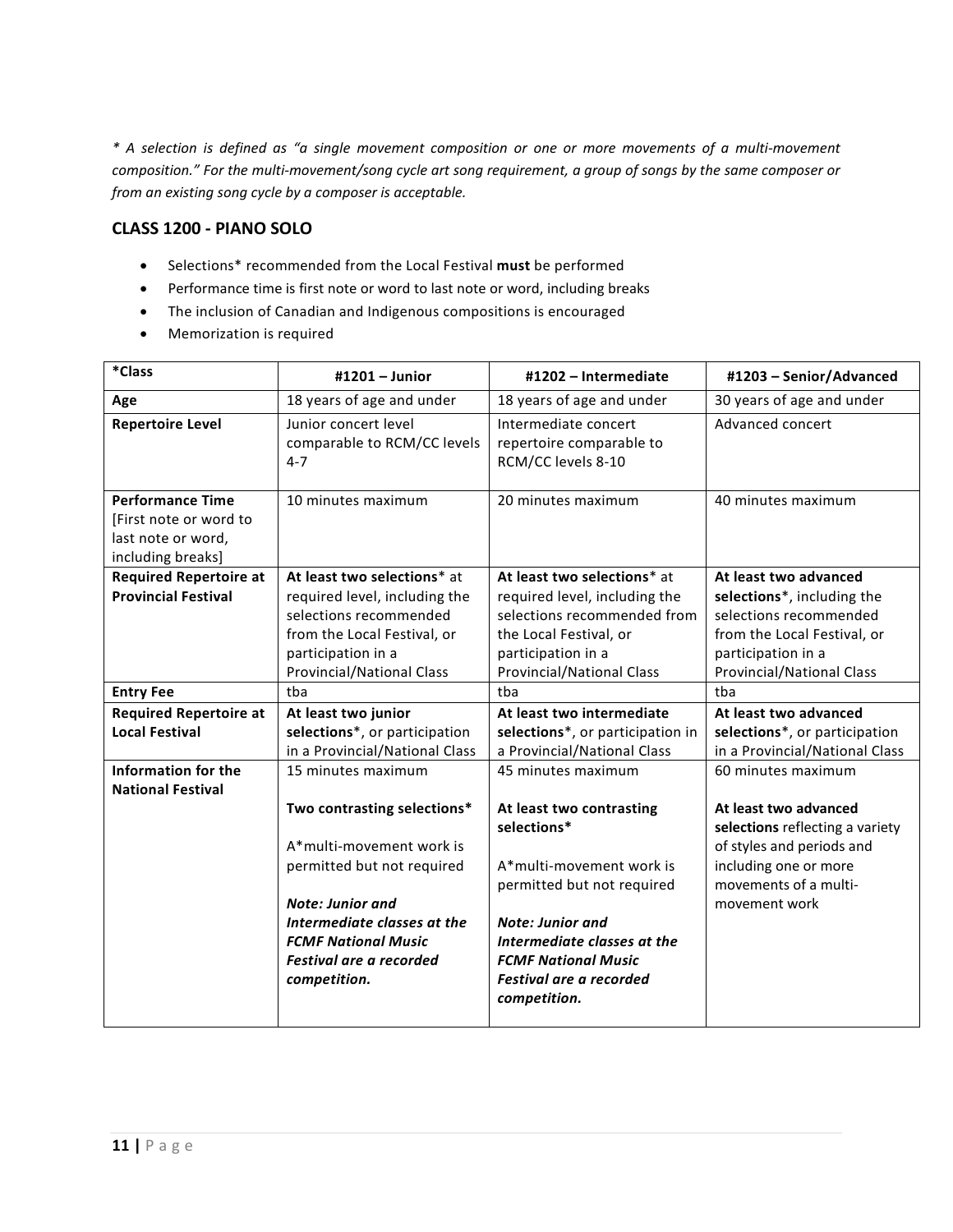#### **CLASS 1300 - STRING SOLO**

- Competitors are requested to state which instrument they will play
- Guitar performers must enter Class 1400
- Selections\* recommended from the Local Festival **must** be performed
- Performance time is first note or word to last note or word, including breaks
- The inclusion of Canadian and Indigenous compositions is encouraged
- Memorization is required except for Sonata selections

| *Class                                                                                       | #1301 - Junior                                                                                                                                                                                                                  | #1302 - Intermediate                                                                                                                                                                                                                 | #1303 - Senior/Advanced                                                                                                                                  |
|----------------------------------------------------------------------------------------------|---------------------------------------------------------------------------------------------------------------------------------------------------------------------------------------------------------------------------------|--------------------------------------------------------------------------------------------------------------------------------------------------------------------------------------------------------------------------------------|----------------------------------------------------------------------------------------------------------------------------------------------------------|
| Age                                                                                          | 18 years of age and under                                                                                                                                                                                                       | 18 years of age and under                                                                                                                                                                                                            | 30 years of age and under                                                                                                                                |
| <b>Repertoire Level</b>                                                                      | Junior concert level<br>comparable to RCM/CC levels<br>$4 - 7$                                                                                                                                                                  | RCM/CC Grades 8-10                                                                                                                                                                                                                   | Advanced concert                                                                                                                                         |
| <b>Performance Time</b><br>[First note or word to<br>last note or word,<br>including breaks] | 10 minutes maximum                                                                                                                                                                                                              | 20 minutes maximum                                                                                                                                                                                                                   | 40 minutes maximum                                                                                                                                       |
| <b>Required Repertoire at</b><br><b>Provincial Festival</b>                                  | At least two selections* at                                                                                                                                                                                                     | At least two selections* at                                                                                                                                                                                                          | At least two advanced                                                                                                                                    |
|                                                                                              | required level, including the<br>selections recommended                                                                                                                                                                         | required level, including the<br>selections recommended from                                                                                                                                                                         | selections*, including the<br>selections recommended from                                                                                                |
|                                                                                              | from the Local Festival, or                                                                                                                                                                                                     | the Local Festival, or                                                                                                                                                                                                               | the Local Festival, or                                                                                                                                   |
|                                                                                              | participation in a<br>Provincial/National Class                                                                                                                                                                                 | participation in a<br><b>Provincial/National Class</b>                                                                                                                                                                               | participation in a<br><b>Provincial/National Class</b>                                                                                                   |
| <b>Entry Fee</b>                                                                             | tba                                                                                                                                                                                                                             | tba                                                                                                                                                                                                                                  | tba                                                                                                                                                      |
| <b>Required Repertoire at</b>                                                                | At least two junior                                                                                                                                                                                                             | At least two intermediate                                                                                                                                                                                                            | At least two advanced                                                                                                                                    |
| <b>Local Festival</b>                                                                        | selections*, or participation<br>in a Provincial/National Class                                                                                                                                                                 | selections*, or participation in<br>a Provincial/National Class                                                                                                                                                                      | selections*, or participation in<br>a Provincial/National Class                                                                                          |
| Information for the<br><b>National Festival</b>                                              | 15 minutes maximum                                                                                                                                                                                                              | 45 minutes maximum                                                                                                                                                                                                                   | 60 minutes maximum                                                                                                                                       |
|                                                                                              | Two contrasting selections*<br>A*multi-movement work is<br>permitted but not required<br><b>Note: Junior and</b><br>Intermediate classes at the<br><b>FCMF National Music</b><br><b>Festival are a recorded</b><br>competition. | At least two contrasting<br>selections*<br>A*multi-movement work is<br>permitted but not required<br><b>Note: Junior and</b><br>Intermediate classes at the<br><b>FCMF National Music</b><br>Festival are a recorded<br>competition. | At least two advanced<br>selections reflecting a variety<br>of styles and periods and<br>including one or more<br>movements of a multi-<br>movement work |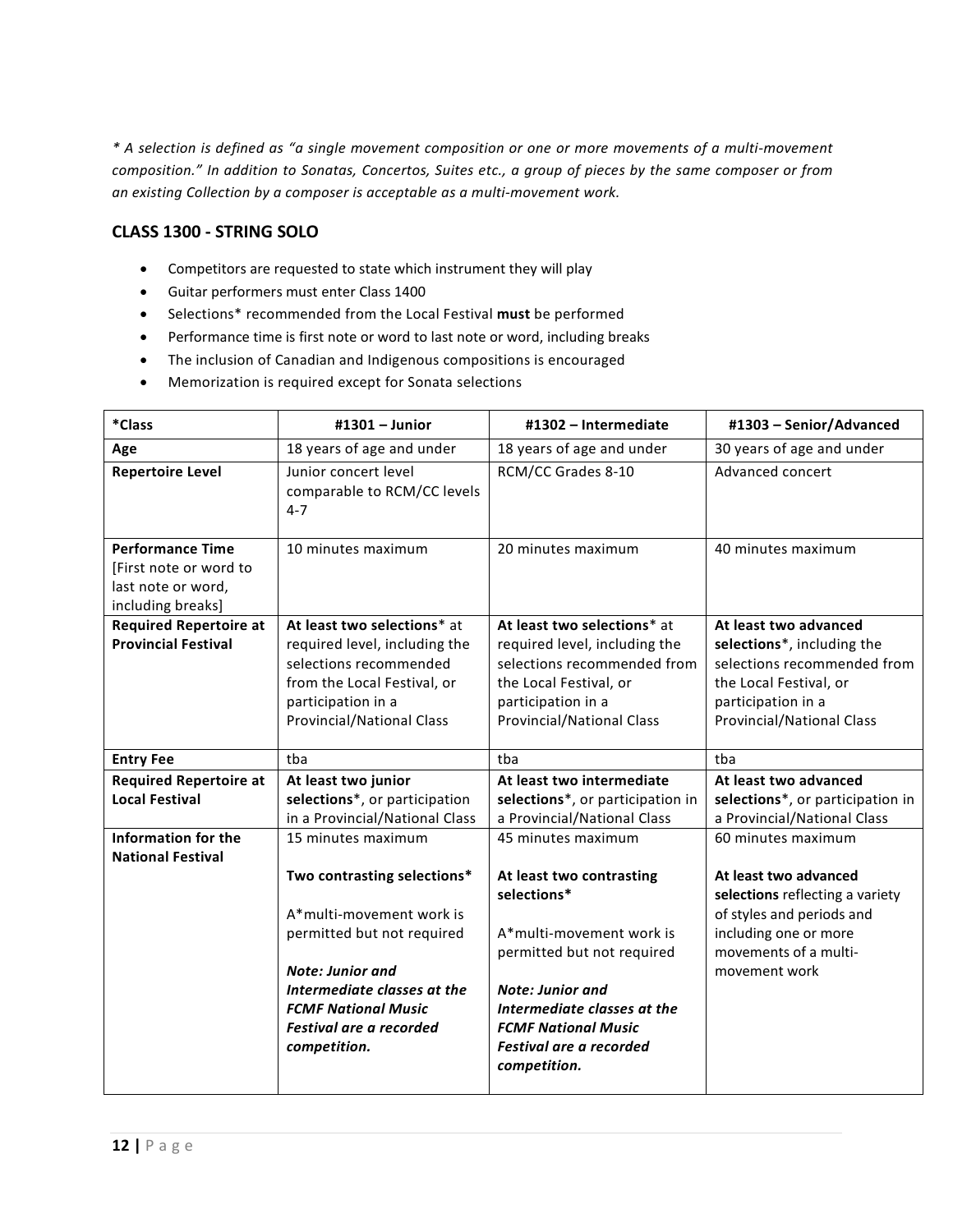### **CLASS 1400 - CLASSICAL GUITAR SOLO**

- Selections\* recommended from the Local Festival **must** be performed
- Performance time is first note or word to last note or word, including breaks
- The inclusion of Canadian and Indigenous compositions is encouraged
- Memorization is required

| $*Class$                                                                                     | #1401 - Junior                                                                                                                                                                                                    | #1402 - Intermediate                                                                                                                                                                                                                        | #1403 - Senior/Advanced                                                                                                                                                                                                                 |
|----------------------------------------------------------------------------------------------|-------------------------------------------------------------------------------------------------------------------------------------------------------------------------------------------------------------------|---------------------------------------------------------------------------------------------------------------------------------------------------------------------------------------------------------------------------------------------|-----------------------------------------------------------------------------------------------------------------------------------------------------------------------------------------------------------------------------------------|
| Age                                                                                          | 18 years of age and under                                                                                                                                                                                         | 18 years of age and under                                                                                                                                                                                                                   | 30 years of age and under                                                                                                                                                                                                               |
| <b>Repertoire Level</b>                                                                      | Junior concert level<br>comparable to RCM/CC levels<br>$4 - 7$                                                                                                                                                    | Intermediate concert<br>repertoire comparable to<br>RCM/CC levels 8-10                                                                                                                                                                      | Advanced concert                                                                                                                                                                                                                        |
| <b>Performance Time</b><br>[First note or word to<br>last note or word,<br>including breaks] | 10 minutes maximum                                                                                                                                                                                                | 20 minutes maximum                                                                                                                                                                                                                          | 40 minutes maximum                                                                                                                                                                                                                      |
| <b>Additional Repertoire</b><br><b>Information</b>                                           | Piano accompaniment is<br>permitted, where<br>appropriate.                                                                                                                                                        | Piano accompaniment is<br>permitted, where<br>appropriate.                                                                                                                                                                                  | Piano accompaniment is<br>permitted, where<br>appropriate.                                                                                                                                                                              |
| <b>Required Repertoire at</b><br><b>Provincial Festival</b>                                  | At least two selections* at<br>required level, including the<br>selections recommended<br>from the Local Festival, or<br>participation in a<br><b>Provincial/National Class</b>                                   | At least two selections* at<br>required level, including the<br>selections recommended<br>from the Local Festival, or<br>participation in a<br>Provincial/National Class                                                                    | At least two advanced<br>selections* including the<br>selections recommended from<br>the Local Festival, or<br>participation in a<br><b>Provincial/National Class</b>                                                                   |
| <b>Entry Fee</b>                                                                             | tba                                                                                                                                                                                                               | tba                                                                                                                                                                                                                                         | tba                                                                                                                                                                                                                                     |
| <b>Required Repertoire at</b><br><b>Local Festival</b><br><b>Information for the</b>         | At least two junior<br>selections*, or participation<br>in a Provincial/National Class<br>15 minutes maximum                                                                                                      | At least two intermediate<br>selections*, or participation<br>in a Provincial/National Class<br>30 minutes maximum                                                                                                                          | At least two advanced<br>selections*, or participation in<br>a Provincial/National Class<br>45 minutes maximum                                                                                                                          |
| <b>National Festival</b>                                                                     | Two contrasting selections*<br>A*multi-movement work is<br>permitted but not required<br>Note: Junior and<br>Intermediate classes at the<br><b>FCMF National Music</b><br>Festival are a recorded<br>competition. | At least two contrasting<br>selections*<br>A*multi-movement work is<br>permitted but not required<br><b>Note: Junior and</b><br>Intermediate classes at the<br><b>FCMF National Music</b><br><b>Festival are a recorded</b><br>competition. | At least two advanced<br>selections reflecting a variety<br>of styles and periods and<br>including a complete multi-<br>movement work OR at least<br>three advanced selections if a<br>complete multi-movement<br>work is not included. |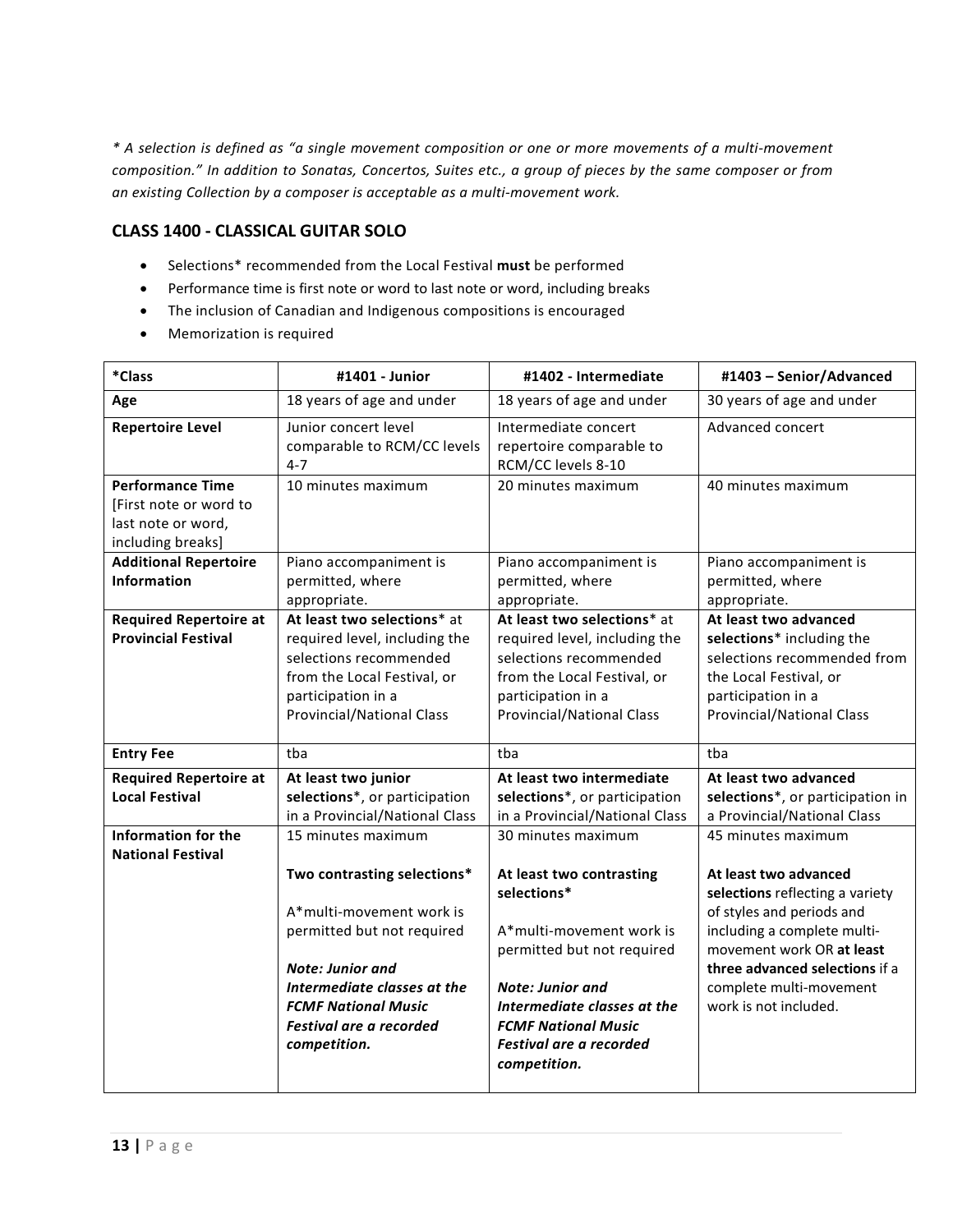#### **CLASS 1500 - WOODWIND SOLO**

- Competitors are requested to state which instrument they will play
- Selections\* recommended from the Local Festival **must** be performed
- Performance time is first note or word to last note or word, including breaks
- The inclusion of Canadian and Indigenous compositions is encouraged
- Memorization is encouraged but not compulsory

| *Class                        | #1501 - Junior                                                 | #1502 - Intermediate                                                   | #1503 - Senior/Advanced          |
|-------------------------------|----------------------------------------------------------------|------------------------------------------------------------------------|----------------------------------|
| Age                           | 18 years of age and under                                      | 18 years of age and under                                              | 30 years of age and under        |
| <b>Repertoire Level</b>       | Junior concert level<br>comparable to RCM/CC levels<br>$4 - 7$ | Intermediate concert<br>repertoire comparable to<br>RCM/CC levels 8-10 | Advanced concert                 |
| <b>Performance Time</b>       | 10 minutes maximum                                             | 20 minutes maximum                                                     | 40 minutes maximum               |
| [First note or word to        |                                                                |                                                                        |                                  |
| last note or word,            |                                                                |                                                                        |                                  |
| including breaks]             |                                                                |                                                                        |                                  |
| <b>Required Repertoire at</b> | At least two selections* at                                    | At least two selections* at                                            | At least two advanced            |
| <b>Provincial Festival</b>    | required level, including the                                  | required level, including the                                          | selections* including the        |
|                               | selections recommended                                         | selections recommended                                                 | selections recommended from      |
|                               | from the Local Festival, or                                    | from the Local Festival, or                                            | the Local Festival, or           |
|                               | participation in a                                             | participation in a                                                     | participation in a               |
|                               | <b>Provincial/National Class</b>                               | <b>Provincial/National Class</b>                                       | <b>Provincial/National Class</b> |
| <b>Entry Fee</b>              | tba                                                            | tba                                                                    | tba                              |
| <b>Required Repertoire at</b> | At least two junior<br>At least two intermediate               |                                                                        | At least two advanced            |
| <b>Local Festival</b>         | selections*, or participation                                  | selections*, or participation                                          | selections*, or participation in |
|                               | in a Provincial/National Class                                 | in a Provincial/National Class                                         | a Provincial/National Class      |
| <b>Information for the</b>    | 15 minutes maximum                                             | 45 minutes maximum                                                     | 60 minutes maximum               |
| <b>National Festival</b>      |                                                                |                                                                        |                                  |
|                               | Two contrasting selections*                                    | At least two contrasting                                               | At least two advanced            |
|                               |                                                                | selections*                                                            | selections reflecting a variety  |
|                               | A*multi-movement work is                                       |                                                                        | of styles and periods and        |
|                               | permitted but not required                                     | A*multi-movement work is                                               | including a complete multi-      |
|                               |                                                                | permitted but not required                                             | movement work OR at least        |
|                               | <b>Note: Junior and</b>                                        |                                                                        | three advanced selections if a   |
|                               | Intermediate classes at the                                    | <b>Note: Junior and</b>                                                | complete multi-movement          |
|                               | <b>FCMF National Music</b>                                     | Intermediate classes at the                                            | work is not included.            |
|                               | <b>Festival are a recorded</b>                                 | <b>FCMF National Music</b>                                             |                                  |
|                               | competition.                                                   | Festival are a recorded                                                |                                  |
|                               |                                                                | competition.                                                           |                                  |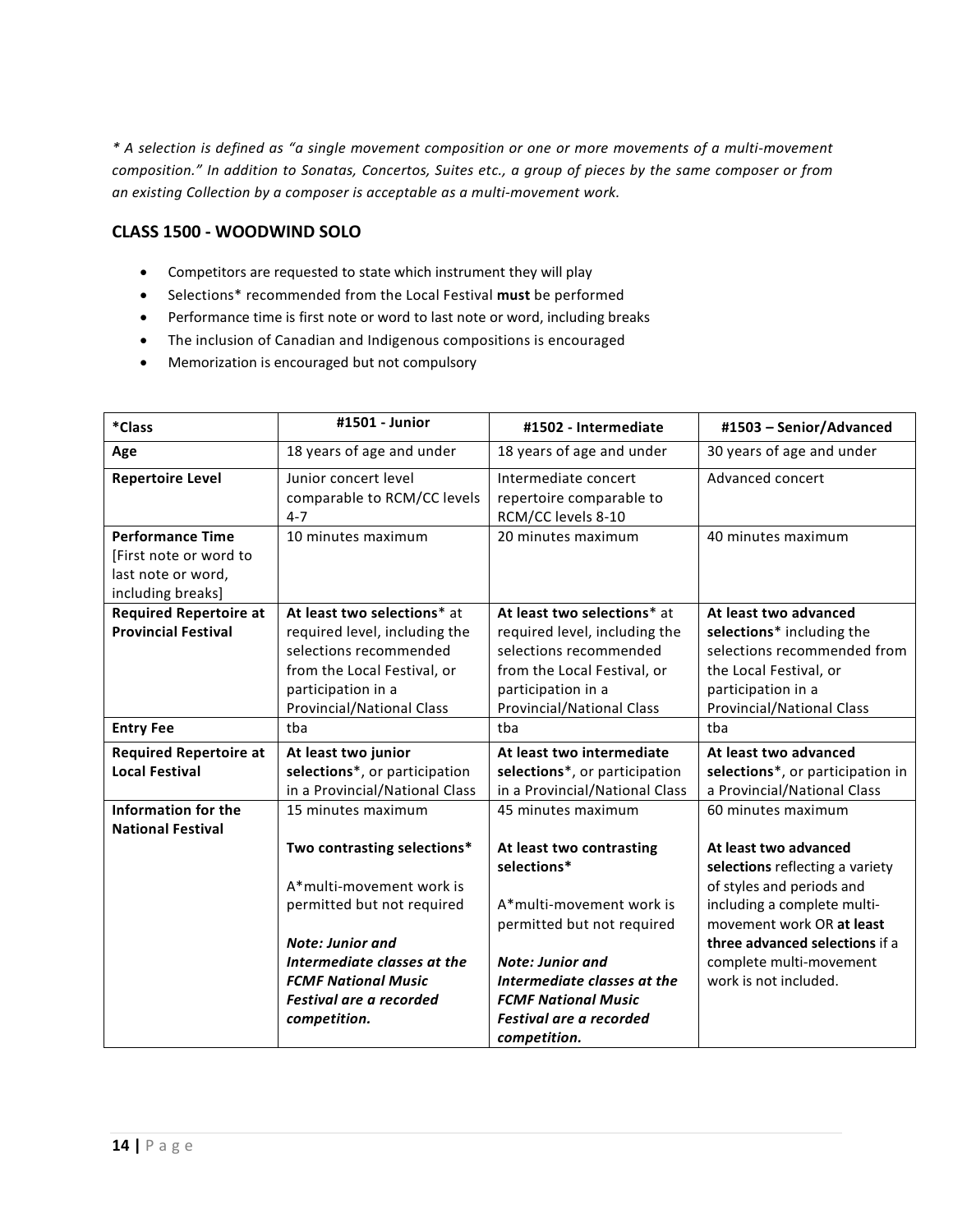#### **CLASS 1600 - BRASS SOLO**

- Competitors are requested to state which instrument they will play
- Selections\* recommended from the Local Festival **must** be performed
- Performance time is first note or word to last note or word, including breaks
- The inclusion of Canadian and Indigenous compositions is encouraged
- Memorization is encouraged but not compulsory

| *Class                                                 | #1601 - Junior                                                 | #1602 - Intermediate                                                   | #1603 - Senior/Advanced          |
|--------------------------------------------------------|----------------------------------------------------------------|------------------------------------------------------------------------|----------------------------------|
| Age                                                    | 18 years of age and under                                      | 18 years of age and under                                              | 30 years of age and under        |
| <b>Repertoire Level</b>                                | Junior concert level<br>comparable to RCM/CC levels<br>$4 - 7$ | Intermediate concert<br>repertoire comparable to<br>RCM/CC levels 8-10 | Advanced concert                 |
| <b>Performance Time</b>                                | 10 minutes maximum                                             | 20 minutes maximum                                                     | 30 minutes maximum               |
| [First note or word to                                 |                                                                |                                                                        |                                  |
| last note or word,                                     |                                                                |                                                                        |                                  |
| including breaks]                                      |                                                                |                                                                        |                                  |
| <b>Required Repertoire at</b>                          | At least two selections* at                                    | At least two selections* at                                            | At least two advanced            |
| <b>Provincial Festival</b>                             | required level, including the                                  | required level, including the                                          | selections* including the        |
|                                                        | selections recommended from                                    | selections recommended from                                            | selections recommended           |
|                                                        | the Local Festival, or                                         | the Local Festival, or                                                 | from the Local Festival, or      |
|                                                        | participation in a                                             | participation in a                                                     | participation in a               |
|                                                        | <b>Provincial/National Class</b>                               | <b>Provincial/National Class</b>                                       | <b>Provincial/National Class</b> |
|                                                        |                                                                |                                                                        |                                  |
| <b>Entry Fee</b>                                       | tba                                                            | tba                                                                    | tba                              |
| <b>Required Repertoire at</b>                          | At least two junior                                            | At least two intermediate                                              | At least two advanced            |
| <b>Local Festival</b>                                  | selections*, or participation in                               | selections*, or participation in                                       | selections*, or participation    |
|                                                        | a Provincial/National Class                                    | a Provincial/National Class                                            | in a Provincial/National Class   |
| <b>Information for the</b><br><b>National Festival</b> | 15 minutes maximum                                             | 30 minutes maximum                                                     | 45 minutes maximum               |
|                                                        | Two contrasting selections*                                    | At least two contrasting                                               | At least two advanced            |
|                                                        |                                                                | selections*                                                            | selections reflecting a variety  |
|                                                        | A*multi-movement work is                                       |                                                                        | of styles and periods and        |
|                                                        | permitted but not required                                     | A*multi-movement work is                                               | including a complete multi-      |
|                                                        |                                                                | permitted but not required                                             | movement work OR at least        |
|                                                        | <b>Note: Junior and</b>                                        |                                                                        | three advanced selections if     |
|                                                        | Intermediate classes at the                                    | <b>Note: Junior and</b>                                                | a complete multi-movement        |
|                                                        | <b>FCMF National Music Festival</b>                            | Intermediate classes at the                                            | work is not included.            |
|                                                        | are a recorded competition.                                    | <b>FCMF National Music Festival</b>                                    |                                  |
|                                                        |                                                                | are a recorded competition.                                            |                                  |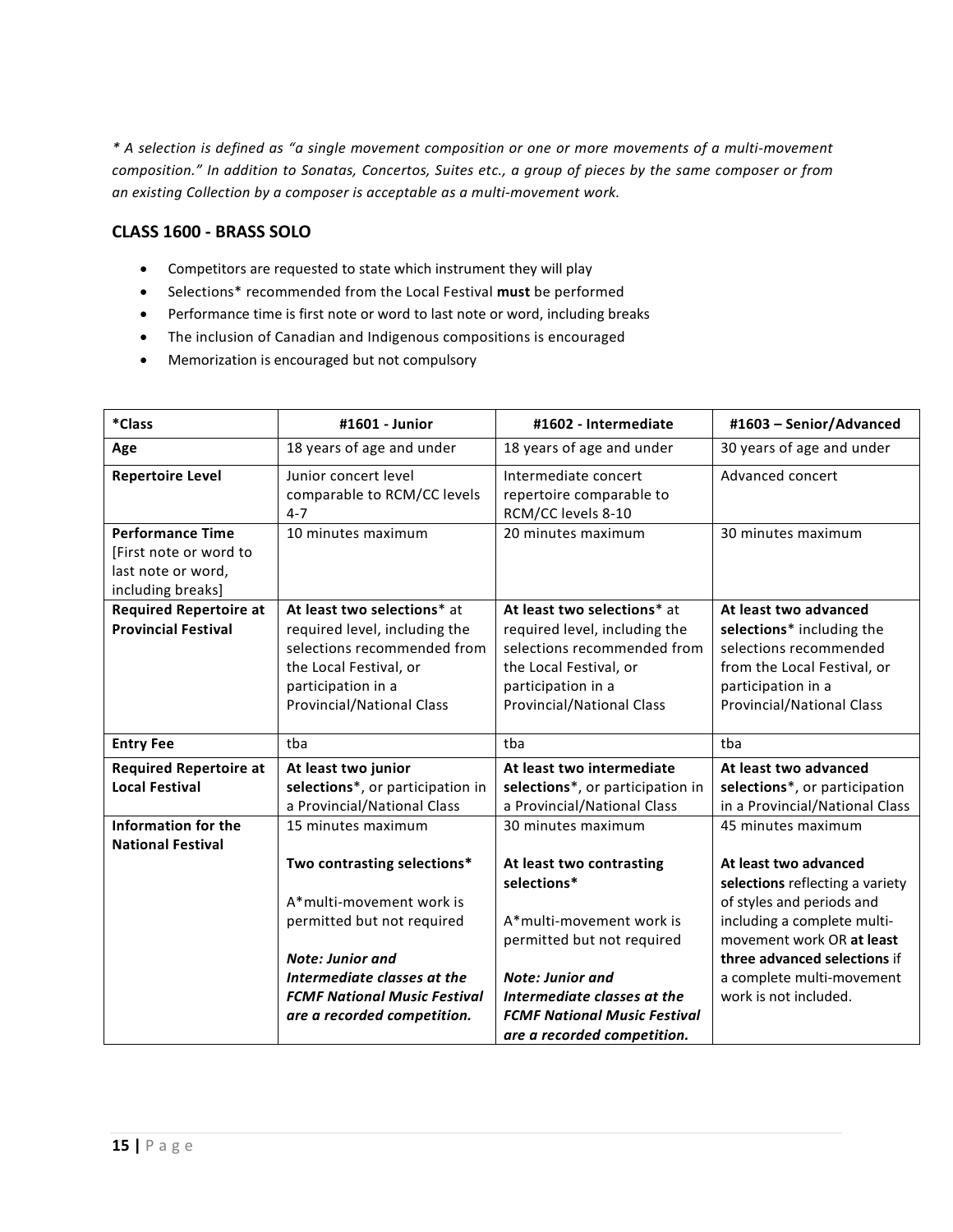## **CLASS 1700 – PERCUSSION SOLO (NOT OFFERED in NOVA SCOTIA in 2022)**

- Competitors are requested to state which instruments they will play
- Selections\* recommended from the Local Festival **must** be performed
- Performance time is first note or word to last note or word, including breaks
- The inclusion of Canadian and Indigenous compositions is encouraged
- Memorization is encouraged but not compulsory

| *Class                                                                                       | #1701 - Junior                                                                                                                                                                                                                                      | #1702 - Intermediate                                                                                                                                                                                                                                     | #1703 - Senior/Advanced                                                                                                                                                                                                                                       |
|----------------------------------------------------------------------------------------------|-----------------------------------------------------------------------------------------------------------------------------------------------------------------------------------------------------------------------------------------------------|----------------------------------------------------------------------------------------------------------------------------------------------------------------------------------------------------------------------------------------------------------|---------------------------------------------------------------------------------------------------------------------------------------------------------------------------------------------------------------------------------------------------------------|
| Age                                                                                          | 18 years of age and under                                                                                                                                                                                                                           | 18 years of age and under                                                                                                                                                                                                                                | 30 years of age and under                                                                                                                                                                                                                                     |
| <b>Repertoire Level</b>                                                                      | Junior concert level<br>comparable to RCM/CC levels<br>$4 - 7$                                                                                                                                                                                      | Intermediate concert<br>repertoire comparable to<br>RCM/CC levels 8-10                                                                                                                                                                                   | Advanced concert                                                                                                                                                                                                                                              |
| <b>Performance Time</b><br>[First note or word to<br>last note or word,<br>including breaks] | 10 minutes maximum                                                                                                                                                                                                                                  | 20 minutes maximum                                                                                                                                                                                                                                       | 40 minutes maximum                                                                                                                                                                                                                                            |
| <b>Additional Repertoire</b><br><b>Information</b>                                           | Competitors are<br>$\bullet$<br>encouraged to use a variety<br>of instruments in their<br>performance.<br>Piano accompaniment is<br>$\bullet$<br>permitted, where<br>appropriate.                                                                   | Competitors are<br>$\bullet$<br>encouraged to use a<br>variety of instruments in<br>their performance.<br>Piano accompaniment is<br>permitted, where<br>appropriate.                                                                                     | Competitors are<br>$\bullet$<br>encouraged to use a<br>variety of instruments in<br>their performance.<br>Piano accompaniment is<br>$\bullet$<br>permitted, where<br>appropriate.                                                                             |
| <b>Required Repertoire at</b><br><b>Provincial Festival</b>                                  | At least two selections* at<br>required level, including the<br>selections recommended from<br>the Local Festival, or<br>participation in a<br><b>Provincial/National Class</b>                                                                     | At least two selections* at<br>required level, including the<br>selections recommended<br>from the Local Festival, or<br>participation in a<br><b>Provincial/National Class</b>                                                                          | At least two advanced<br>selections* including the<br>selections recommended<br>from the Local Festival, or<br>participation in a<br>Provincial/National Class                                                                                                |
| <b>Entry Fee</b>                                                                             | tba                                                                                                                                                                                                                                                 | tba                                                                                                                                                                                                                                                      | tba                                                                                                                                                                                                                                                           |
| <b>Required Repertoire at</b><br><b>Local Festival</b>                                       | At least two junior<br>selections*, or participation in<br>a Provincial/National Class                                                                                                                                                              | At least two intermediate<br>selections*, or participation<br>in a Provincial/National Class                                                                                                                                                             | At least two advanced<br>selections*, or participation<br>in a Provincial/National Class                                                                                                                                                                      |
| <b>Information for the</b><br><b>National Festival</b>                                       | 15 minutes maximum<br>Two contrasting selections*<br>A*multi-movement work is<br>permitted but not required<br>Note: Junior and<br>$\bullet$<br>Intermediate classes at the<br><b>FCMF National Music</b><br>Festival are a recorded<br>competition | 45 minutes maximum<br>At least two contrasting<br>selections*<br>A*multi-movement work is<br>permitted but not required<br>Note: Junior and<br>$\bullet$<br>Intermediate classes at<br>the FCMF National Music<br>Festival are a recorded<br>competition | 60 minutes maximum<br>At least two advanced<br>selections reflecting a variety<br>of styles and periods and<br>including a complete multi-<br>movement work OR at least<br>three advanced selections if a<br>complete multi-movement<br>work is not included. |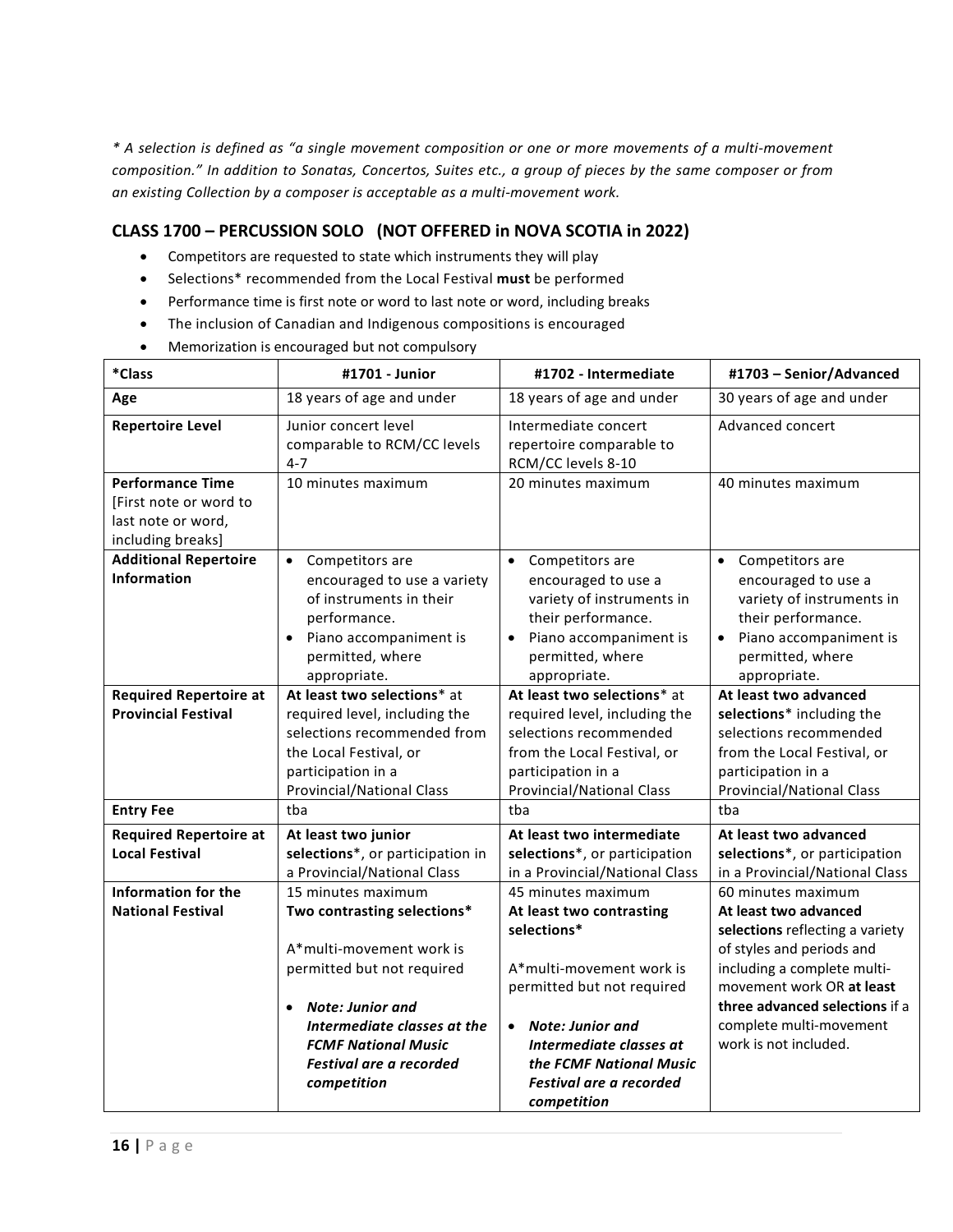## **MUSICAL THEATRE REGULATIONS**

Accompaniment shall be restricted to one piano, which shall be provided at the competition. The piano must be respected as an instrument and may not be used as a prop and/or table. Competitors may place one hand on the piano. Similarly, the pianist is an accompanist and not a stage character.

• Performance time is first note or word to last note or word, including breaks

#### Repertoire

- Selections\* recommended from the Local Festival **must** be performed
- Selections must be sung from a published score, in any published key of a **staged musical**
- Selections NOT permitted at any level include:
	- o Selections from cabaret/revues (eg. "Taylor, the Latte Boy", "Alto's Lament", "The Girl in 14G", "Darryl is a Boy", etc.)
	- o Selections from Operetta (eg. Gilbert & Sullivan, Hebert, Romberg, Johann Strauss, Lehar, Offenbach, etc.)
	- o Selections that are primarily patter (eg. "Over the Moon" from Rent, "Rock Island" from the Music Man, "My Shot" from Hamilton)
- A variety of vocal techniques appropriate for musical theatre may be utilized
- All selections should be age appropriate
- Thought must be given to the Festival's focus on youth, venues and donors, when selecting the pieces to be performed. **It is expected that selections will not include profanity, vulgar or offensive language**. If the original piece contains such, the performer must alter the lyrics, identifying the change in the score.
- Spoken passages are allowed only if published in the script/score provided

#### Brief Definitions

- Musical a group of pieces connected by a story line and characters
- Staged musical written with the intent to be performed on stage, with set, costumes etc.
- Non-staged musical written for movies only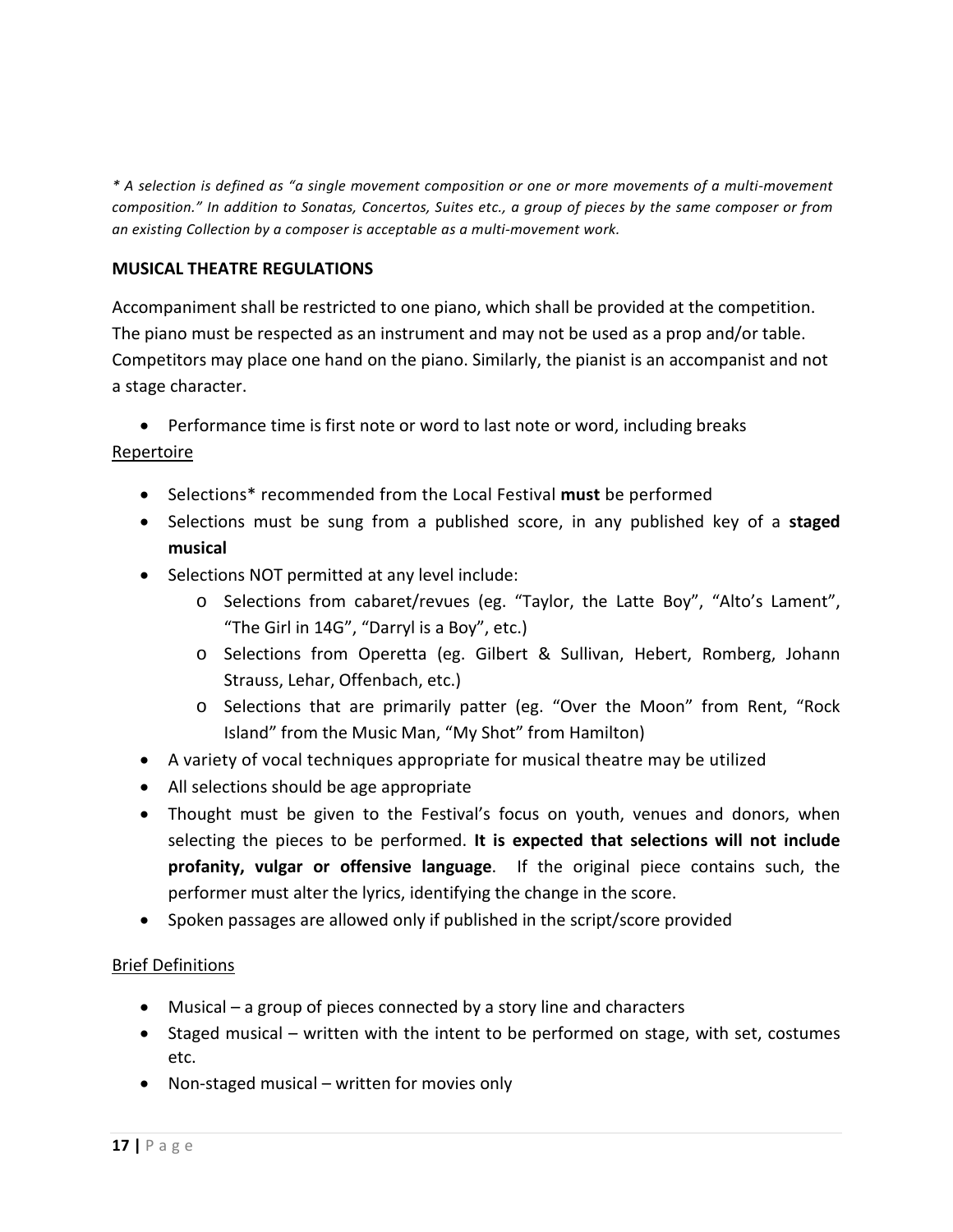- Revue a group of pieces in musical theatre style without the connecting story line, although there may be a common theme
- Character piece a piece in musical theatre style that is not part of a show
- Operetta falls somewhere between an opera and a musical. Like a musical, it most often contains spoken dialogue as well as song; tend to be shorter and less complex than traditional operas.
- Ballad used to describe music with a slower tempo, often of a serious or introspective nature, e.g. – "On My Own" [from Les Misérables].
- Up-Tempo used to describe music with a lively tempo, often comedy, e.g. "One Hundred Easy Ways" [from Wonderful Town].

## Scores

- All selections are to be sung from a published score, in the published key, of a staged musical
- The original copy can be the Broadway score, from an Anthology, or purchased online. Proof of purchase must be shown for all online purchases

## Costumes and Props

## **For Junior and Intermediate competitors:**

- A table, chair, and coat rack will be provided.
- Stage technicians may assist competitors with stage set-up and takedown.
- Costumes and inanimate props are permitted (one to three props per selection). A list of props must be submitted on the competitor's provincial entry form.

## **For Senior/ Advanced competitors:**

- Competitors may perform in costume and use costume enhancements [e.g. hat, scarf, jacket, shawl] and one hand prop per selection.
- Competitors may leave the stage briefly for a drink of water or to facilitate an entrance but must not leave the stage for complete costume changes.

## **For all competitors:**

- Limited movement is permitted. For reasons of safety and logistics, full stage choreography will not be possible.
- Breaks between selections, for costume changes and set-up and takedown of props are part of the competitor's total time allotment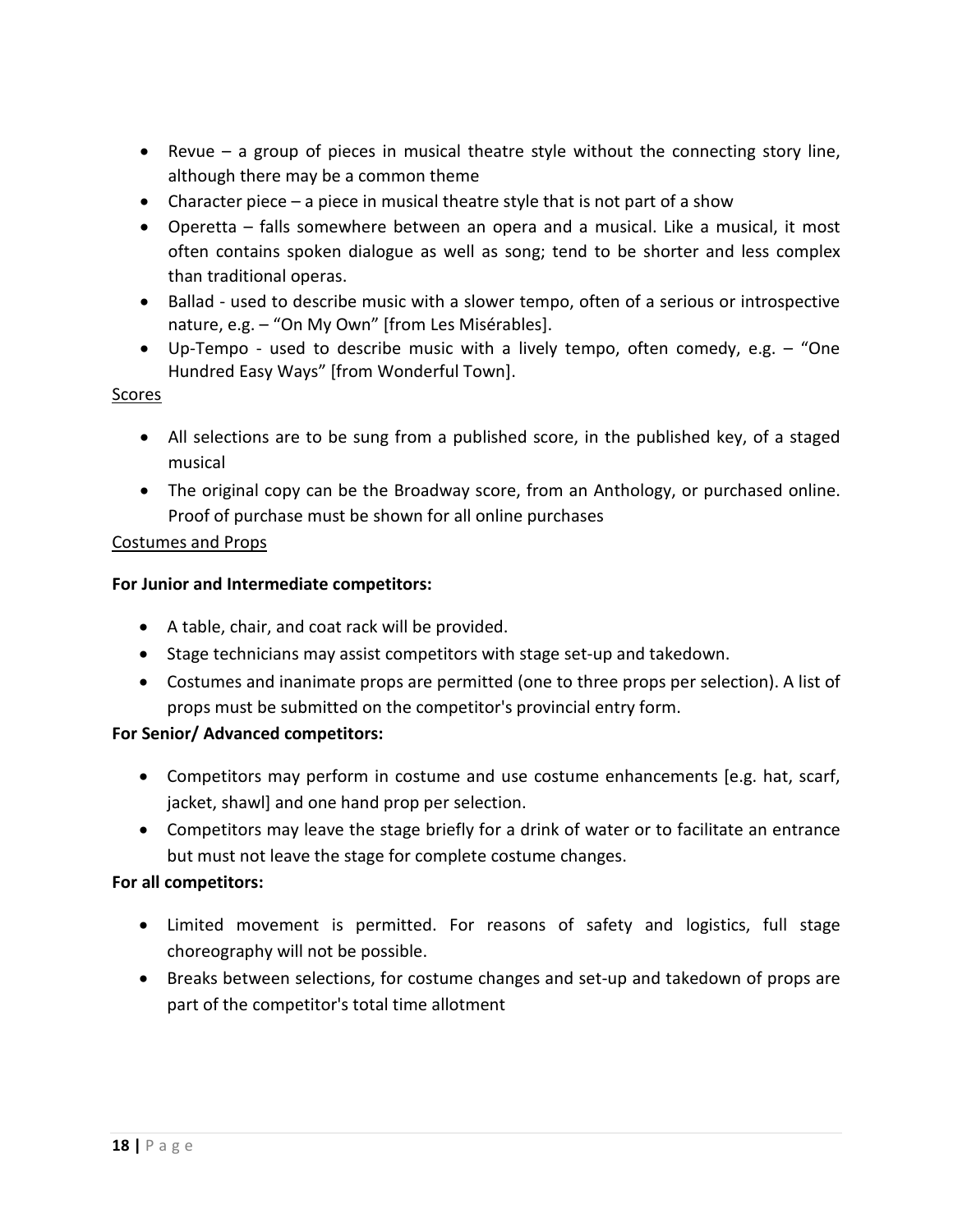**CLASS 1800 – MUSICAL THEATRE SOLO (Please note:** Currently, Nova Scotia's Musical Theatre syllabus for Provincial Competitions only allow for National class students to move on to the National Competitions)

| <b>Class</b>                                                                                 | #1801 - Junior                                                                                                                                                                                                                                                                                                                    | #1802 - Senior                                                                                                                                                                                                                                                                                                           | #1803 - National                                                                                                                                                                                                                                                                                                                               |
|----------------------------------------------------------------------------------------------|-----------------------------------------------------------------------------------------------------------------------------------------------------------------------------------------------------------------------------------------------------------------------------------------------------------------------------------|--------------------------------------------------------------------------------------------------------------------------------------------------------------------------------------------------------------------------------------------------------------------------------------------------------------------------|------------------------------------------------------------------------------------------------------------------------------------------------------------------------------------------------------------------------------------------------------------------------------------------------------------------------------------------------|
| Age                                                                                          | 18 years of age and under                                                                                                                                                                                                                                                                                                         | 18 years of age and under                                                                                                                                                                                                                                                                                                | 30 years of age and under                                                                                                                                                                                                                                                                                                                      |
| <b>Repertoire Level</b>                                                                      | Junior concert level<br>comparable to RCM/CC levels<br>$4 - 7$                                                                                                                                                                                                                                                                    | Intermediate concert repertoire<br>comparable to RCM/CC levels 8-<br>10                                                                                                                                                                                                                                                  | Advanced concert                                                                                                                                                                                                                                                                                                                               |
| <b>Performance Time</b><br>[First note or word to<br>last note or word,<br>including breaks] | 7 minutes maximum                                                                                                                                                                                                                                                                                                                 | 7 minutes maximum                                                                                                                                                                                                                                                                                                        | 30 minutes maximum                                                                                                                                                                                                                                                                                                                             |
| <b>Required Repertoire at</b><br><b>Provincial Festival</b>                                  | One selection at required level.<br>The selection must be the one<br>recommended from the Local<br>Festival, or participation in a<br><b>Provincial/National Class</b>                                                                                                                                                            | • One selection at required<br>level. The selection must be<br>the one recommended from<br>the Local Festival, or<br>participation in a<br><b>Provincial/National Class</b>                                                                                                                                              | • At least three advanced<br>selections including the<br>selections recommended<br>from the Local Festival, or<br>participation in a<br><b>Provincial/National Class</b>                                                                                                                                                                       |
| <b>Additional Repertoire</b><br><b>Information</b>                                           | Spoken passages are-allowed<br>$\bullet$<br>only if published in the<br>script/score provided.<br>Selections are not to include<br>revues, operetta/light opera<br>[e.g. Romberg, Johann<br>Strauss, Lehár, and<br>Offenbach].                                                                                                    | Spoken passages are-allowed<br>$\bullet$<br>only if published in the<br>script/score provided.<br>Selections are not to include<br>$\bullet$<br>revues, operetta/light opera<br>[e.g. Romberg, Johann<br>Strauss, Lehár, and<br>Offenbach].                                                                              | Spoken passages are-allowed<br>$\bullet$<br>only if published in the<br>script/score provided.<br>Selections are not to include<br>$\bullet$<br>revues, operetta/light opera<br>[e.g. Romberg, Johann<br>Strauss, Lehár, and<br>Offenbach].                                                                                                    |
| <b>Additional</b><br>Performance<br><b>Information</b>                                       | Competitors may perform in<br>$\bullet$<br>costume and use costume<br>enhancements [e.g. hat,<br>scarf, jacket, shawl] and one<br>hand prop per selection.<br>Competitors may leave the<br>stage briefly for a drink of<br>water or to facilitate an<br>entrance but must not leave<br>the stage for complete<br>costume changes. | • Competitors may perform in<br>costume and use costume<br>enhancements [e.g. hat, scarf,<br>jacket, shawl] and one hand<br>prop per selection.<br>• Competitors may leave the<br>stage briefly for a drink of<br>water or to facilitate an<br>entrance but must not leave<br>the stage for complete<br>costume changes. | Competitors may perform in<br>$\bullet$<br>costume and use costume<br>enhancements [e.g. hat,<br>scarf, jacket, shawl] and one<br>hand prop per selection.<br>Competitors may leave the<br>$\bullet$<br>stage briefly for a drink of<br>water or to facilitate an<br>entrance but must not leave<br>the stage for complete<br>costume changes. |
| <b>Entry Fee</b>                                                                             | tba                                                                                                                                                                                                                                                                                                                               | tba                                                                                                                                                                                                                                                                                                                      | tba                                                                                                                                                                                                                                                                                                                                            |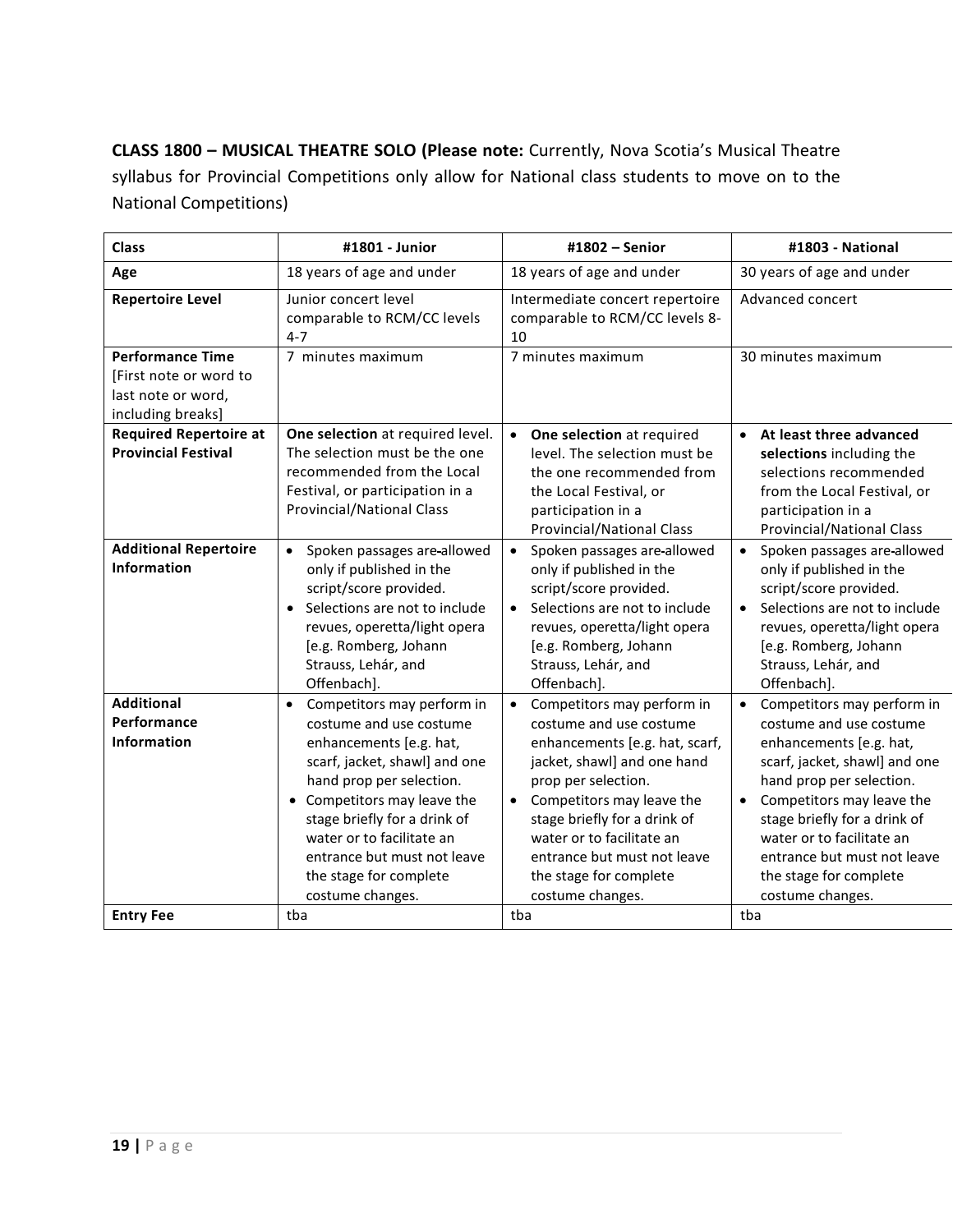*Continued …*

| <b>Required Repertoire at</b><br><b>Local Festival</b> | At least one junior selections*,<br>or participation in a<br><b>Provincial/National Class</b> | At least two intermediate<br>selections*, or participation in a<br><b>Provincial/National Class</b> | At least three advanced<br>selections, or participation in a<br>Provincial/National Class. The<br>recommended selections must<br>include a Ballad* and Up-<br>Tempo work**. |
|--------------------------------------------------------|-----------------------------------------------------------------------------------------------|-----------------------------------------------------------------------------------------------------|-----------------------------------------------------------------------------------------------------------------------------------------------------------------------------|
| Information for the<br><b>National Festival</b>        | Not applicable for NS Junior<br>competitors                                                   | Not applicable for NS Senior<br>competitors.                                                        | • 45 minutes maximum<br>• At least five selections<br>reflecting a variety of styles<br>and periods.                                                                        |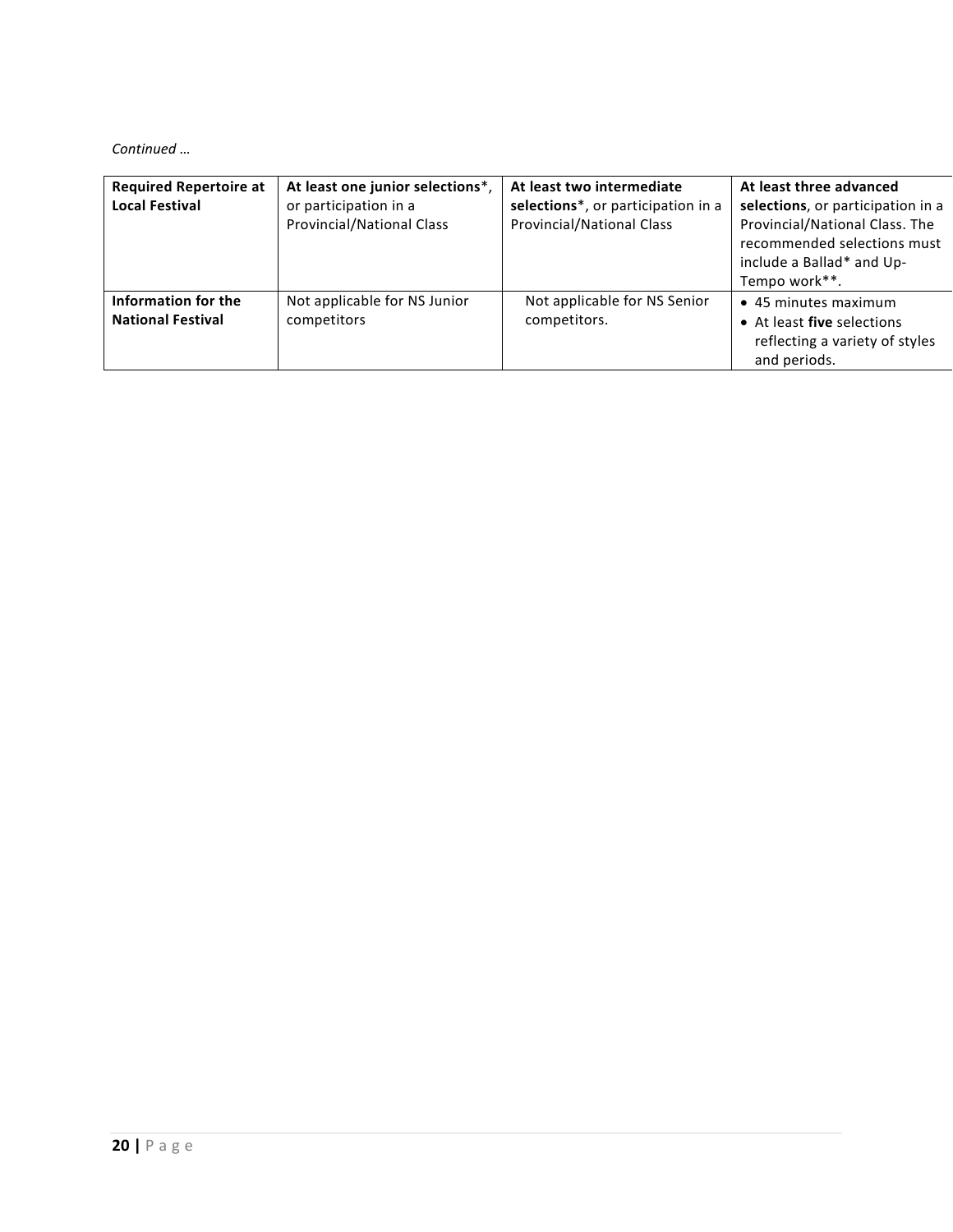### **CLASS 1900 - CHAMBER GROUP**

Three to a maximum of six performers, each having their own part. When piano is included, the piano part must be original and not an orchestral reduction. Instrumentation and amplification may be used only as indicated in the original score.

The use of a keyboard to simulate period keyboard instruments, such as a harpsichord, is permitted in Junior and Intermediate Chamber Ensemble classes. The acquiring, delivery and set-up and removal of the keyboard is the responsibility of the participant, teacher and/or family.

Competitors may compete in more than one chamber ensemble provided that at least 50% of the members of the ensemble are different or are playing different instruments.

- Contestants are requested to state their voice category or instrument
- Selections\* recommended form the Local Festival **must** be performed
- Performance time is first note or word to last note or word, including breaks
- Memorization is not required

| *Class                  | #1901 - Junior                 | #1902 - Intermediate           | #1903 - Senior/Advanced                     |
|-------------------------|--------------------------------|--------------------------------|---------------------------------------------|
| Age                     | 14 years of age and under      | 18 years of age and under      | 30 years of age and under                   |
| <b>Repertoire Level</b> | Junior level                   | Intermediate level             | Advanced concert                            |
| Performance             | 10 minutes maximum             | 20 minutes maximum             | 40 minutes maximum                          |
| <b>Time</b>             |                                |                                |                                             |
| Repertoire              | Two selections* of             | Two selections* of             | Competitors must perform two                |
| <b>Information</b>      | contrasting styles             | contrasting styles, one of     | contrasting advanced selections* of         |
|                         |                                | which may be a multi-          | contrasting styles                          |
|                         |                                | movement work                  |                                             |
| <b>Entry Fee</b>        | tba                            | tba                            | tba                                         |
| Required                | Two selections* of             | Two selections* of             | Two advanced selections* of contrasting     |
| <b>Repertoire at</b>    | contrasting styles             | contrasting styles             | styles                                      |
| <b>Local Festival</b>   |                                |                                |                                             |
| <b>Information for</b>  | 15 minutes maximum             | 30 minutes maximum             | 45 minutes maximum                          |
| the National            |                                |                                |                                             |
| Festival                |                                |                                | Note: Chamber Group classes at the          |
|                         | <b>Note: Chamber Group</b>     | <b>Note: Chamber Group</b>     | <b>FCMF National Music Festival are a</b>   |
|                         | classes at the FCMF            | classes at the FCMF            | recorded competition.                       |
|                         | <b>National Music Festival</b> | <b>National Music Festival</b> | An audio recording of the two               |
|                         | are a recorded                 | are a recorded                 | contrasting selections recommended          |
|                         | competition.                   | competition.                   | from the Local and Provincial Festivals is  |
|                         |                                |                                | required for national competition.          |
|                         | An audio recording of the      | An audio recording of the      | See the National Syllabus for full details. |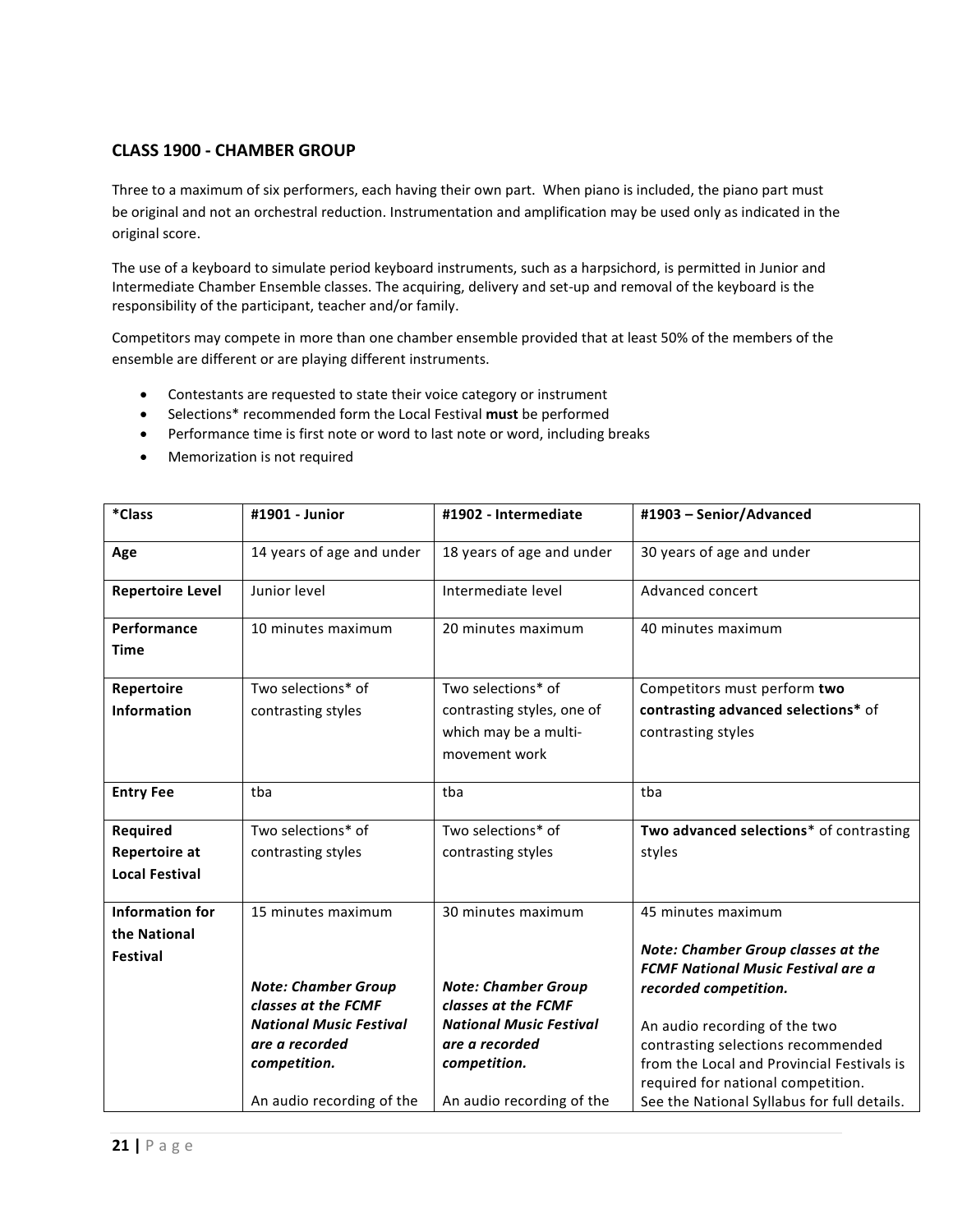| two contrasting selections<br>recommended from the<br>Local and Provincial      | two contrasting selections<br>recommended from the<br>Local and Provincial      |
|---------------------------------------------------------------------------------|---------------------------------------------------------------------------------|
| Festivals is required for<br>national competition.<br>See the National Syllabus | Festivals is required for<br>national competition.<br>See the National Syllabus |
| for full details.                                                               | for full details.                                                               |

#### **9. RECORDED STREAM:**

**COMPOSITION CLASS REGULATATIONS:** The Nova Scotia Music Festival Provincial Festival provides competition opportunity for the following types of composition:

**Solo/Duo** – for one or two instrument[s] or voice[s]. An accompaniment is permitted. Please indicate instrument[s] on your score.

**Ensemble** – any combination of three or more instruments and/or voices, including orchestral and choral scores. Please indicate instruments/voices on your score.

Participation is limited to previously unpublished works by non-professional composers.

This is a taped competition. Competitors are not required to attend the Provincial Finals. They will receive a virtual adjudication workshop. Each entry will consist of a printed score [PDF] and a digital recording [live or midi] of the composition [MP3 or MP4], submitted electronically. The performance does not have to be by the composer.

Each entry is assumed to be the original work of the individual whose name appears on the entry form attached to the manuscript. Any infraction of this regulation would result in the disqualification of the entry.

All rights to his/her original work will be retained by the competitor; however, by entering the competition you agree that your composition may be published, recorded and available to be downloaded for public use from the FMFNS and FCMF websites, or employed by the FMFNS and FCMF for publicity purposes after consultation with and agreement of the competitor.

Manuscripts printed by computers are encouraged. Handwritten manuscripts should be neat and legibly written in black ink, in regulation manuscript size, including all necessary details of dynamics, editing and tempo, with the first measure of each line numbered. Please retain the original copy of your submitted work.

All entries must include a Title Page, including the name of the selection and instrumentation, and a short section of age-appropriate programme notes or notes to the performer.

- Composition recommended from the Local Festival **must** be submitted
- Please indicate instrument[s] on your score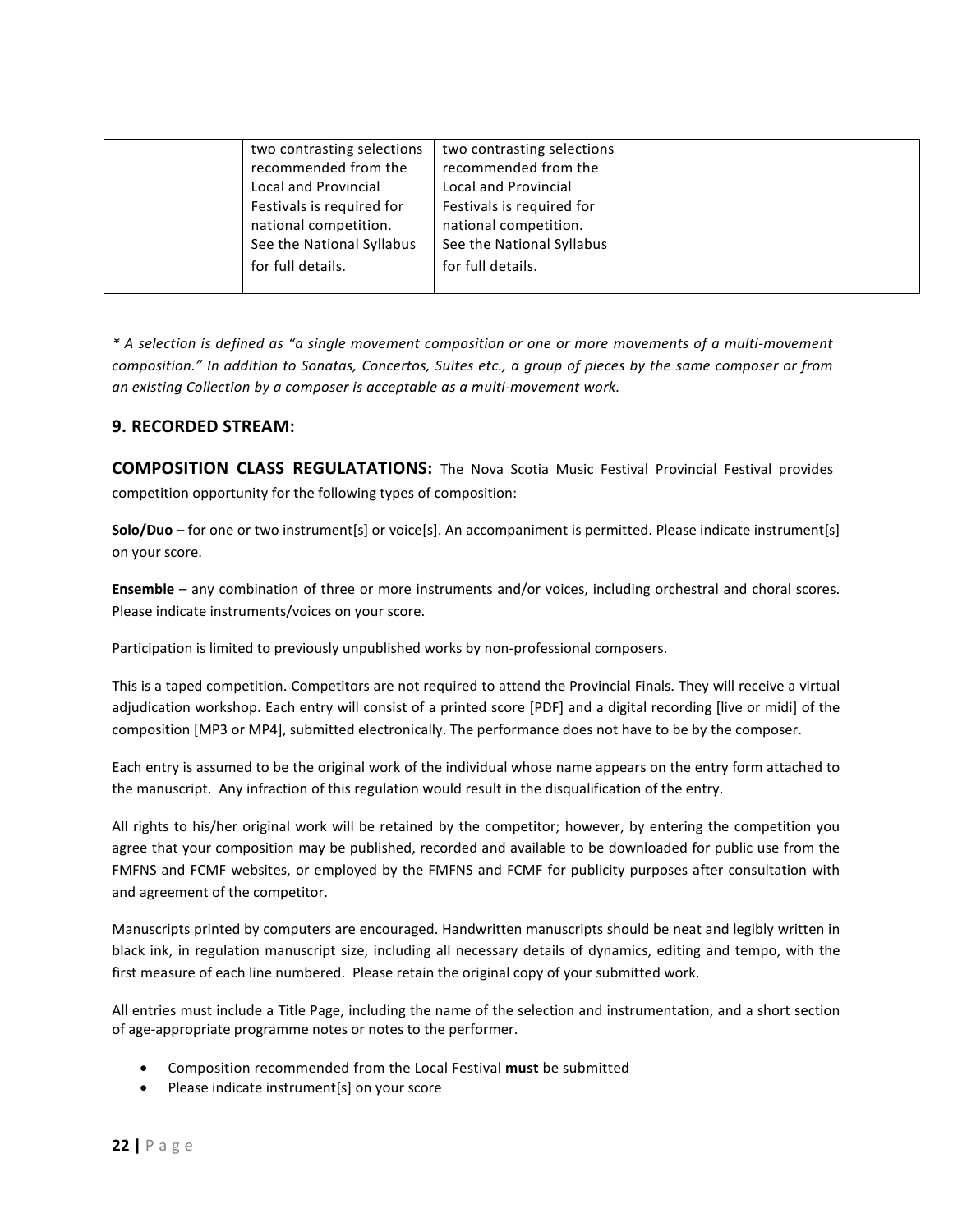## **CLASS 2100 – SOLO/DUO COMPOSITION**

- A composition for one or two instruments[s] or voice[s]
- An accompaniment is permitted

| *Class           | #2101 - Junior            | #2102 - Intermediate      | #2103 - Senior/Advanced   |
|------------------|---------------------------|---------------------------|---------------------------|
| Age              | 14 years of age and under | 18 years of age and under | 30 years of age and under |
| <b>Entry Fee</b> | tba                       | tba                       | tba                       |

#### **CLASS 2200 – ENSEMBLE COMPOSITION**

• A composition for any combination of three or more instruments and/or voices, including orchestral and choral scores

| <b>Class</b>     | #2201 - Junior            | #2202 - Intermediate      | #2203 - Advanced          |
|------------------|---------------------------|---------------------------|---------------------------|
| Age              | 14 years of age and under | 18 years of age and under | 30 years of age and under |
| <b>Entry Fee</b> | tba                       | tba                       | tba                       |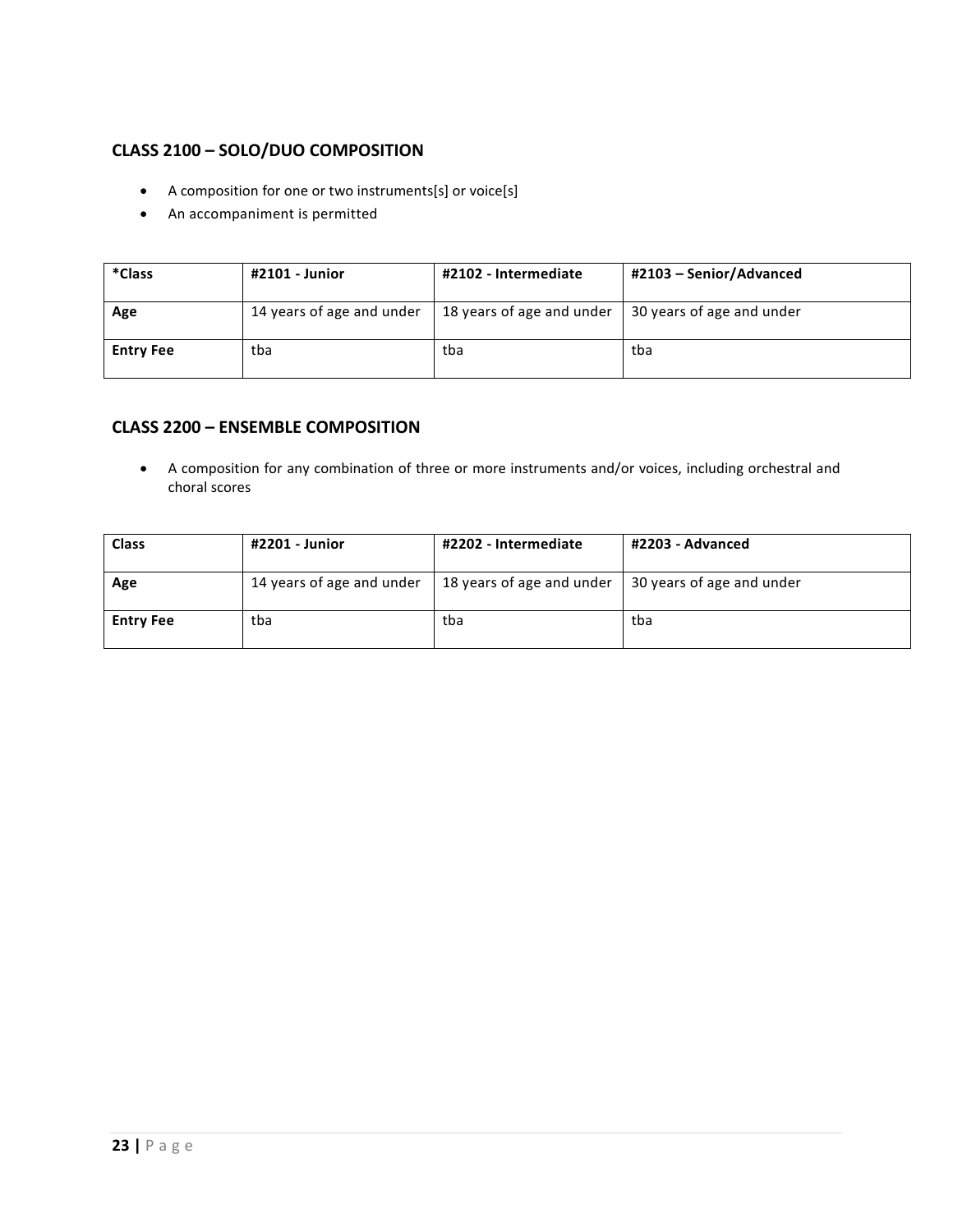## **PROVINCIAL / NATIONAL CHORAL REGULATIONS**

#### **CHORAL CLASS REGULATIONS**

These rules apply to all classes: Participation is limited to amateur Canadian choirs, performing in the appropriate class[es] at affiliated festivals.

- 1. A choir may enter only one choral class between #9102 and #9111 at the National level. They may enter Class #9101 [Glee/Show/Musical Group] as well.
- 2. Only selections performed, adjudicated and recommended from Local and Provincial Festivals are acceptable.
- 3. The competition is based on the performance of TWO CONTRASTING SELECTIONS, only ONE of which may include brief solo or solo ensemble passages. Please note that the definition of the term 'selection' for choral classes is "one piece of music by a composer and not two or more short pieces from a collection, cycle or larger work".
- 4. In classes 9102-9111, the total number of bars of the solo or solo ensemble passage[s] must not exceed 10% of the total length of the selection. In class 9101 [Glee/Show/Musical Group] the total number of bars of the solo or solo ensemble passage[s] must not exceed 20% of the total length of the selection.
- 5. The inclusion of Canadian and Indigenous compositions is encouraged.
- 6. These classes are open to equal and/or mixed voices.
- 7. Ages are determined as of December 31 preceding the festival.

#### **CHORAL RECORDING REGULATIONS**

- 1. Only audio recordings are acceptable formats for the submission of choral entries.
- 2. Class 9101 [Glee choir] requires a video recording submitted by link to a private YouTube channel.
- 3. Recordings must be completed with the same choir, conductor, accompanist, and accompaniment as in the **original local performance**. The recording must be one take.
- 4. No acoustic or electronic compensation, filtering, or other enhancement is to be used while [or post] recording.
- 5. Recordings and music scores should contain no reference to the name of the choir, its conductor, or the festival from which it has been sent.
- 6. All copyrights regarding music must be observed.
- 7. Recorded Choral entries must submit links to the required files during the on-line registration process, and payment of \$100 Entry Fee, on or before the **May 2** entry deadline:
	- The recordings for each selection
	- A clear, scanned copy of each score [including a picture of the cover, receipt for digital purchase or proof of Public Domain]
	- A short biography of the ensemble or choir, group photo, waiver, and media contacts o Editing or splicing in any form is strictly prohibited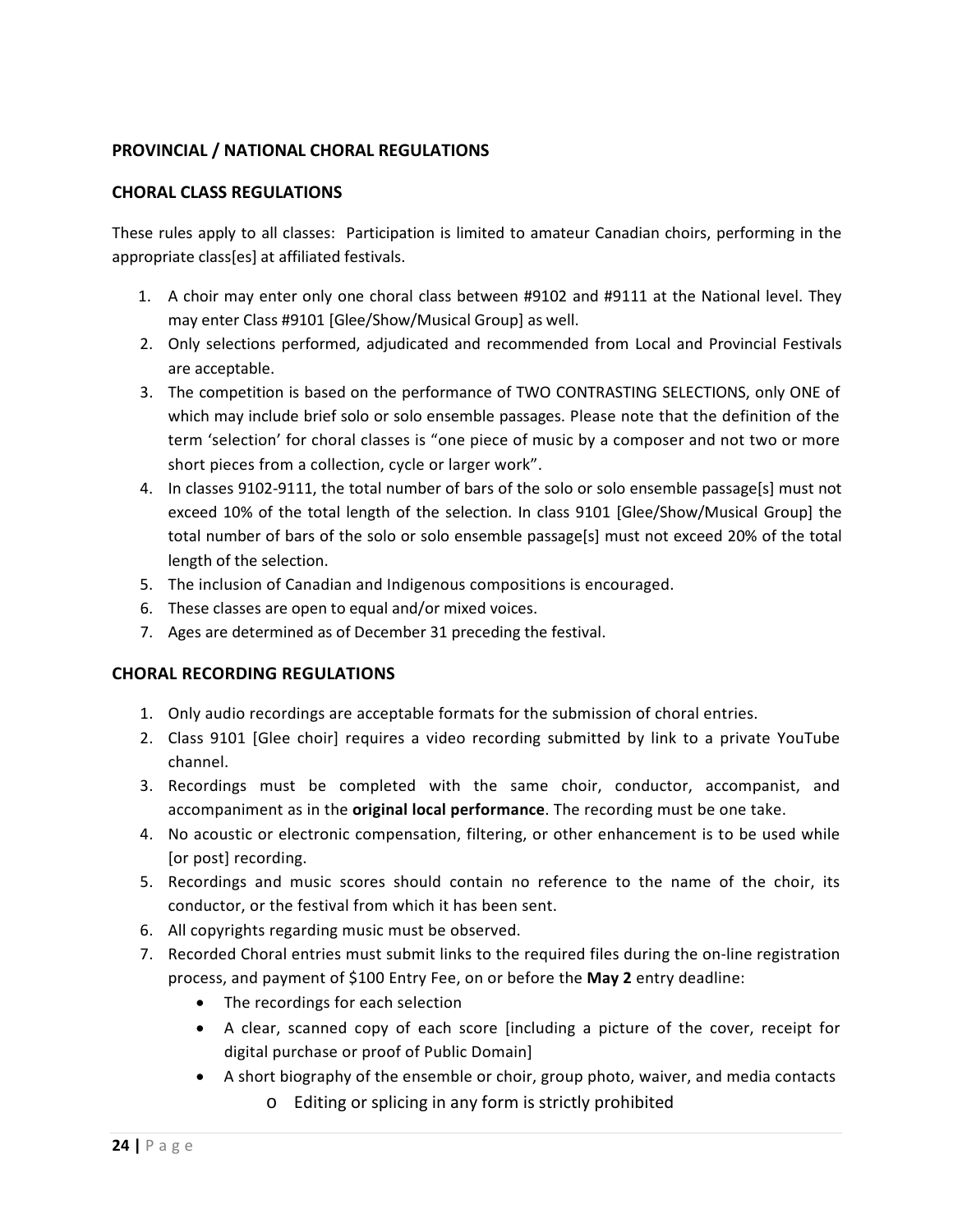## **GLEE/SHOW/MUSICAL THEATRE GROUP**

## **Class 9101**

- This class is open to school and community choirs, and ensembles [a minimum of 6 singers]
- Any combination of ages and voices
- Both selections must contain staging and/or choreography
- Time Limit: 20 minutes
- Video with Audio**ENSEMBLES**

#### **Class 9102 – Ensemble**

- An ensemble may only have 6-12 singers
- At least one selection in three or more parts
- This class is open to both school and community groups

#### **SCHOOL CHOIRS**

- A minimum of 13 singers
- The members of a school choir must all be from the same school
- Only one folk song is permitted
- Audio recording only

#### **Class 9103 – Grade 12 & Under**

• At least one selection sung in three or more parts

#### **Class 9104 – Grade 10 & Under**

• At least one selection sung in three or more parts

#### **Class 9105 – Grade 8 & Under**

• At least one selection sung in two or more parts

#### **Class 9106 – Grade 6 & Under**

• One selection sung in two parts is strongly encouraged

#### **Class 9107 – Grade 4 & Under**

• Unison only